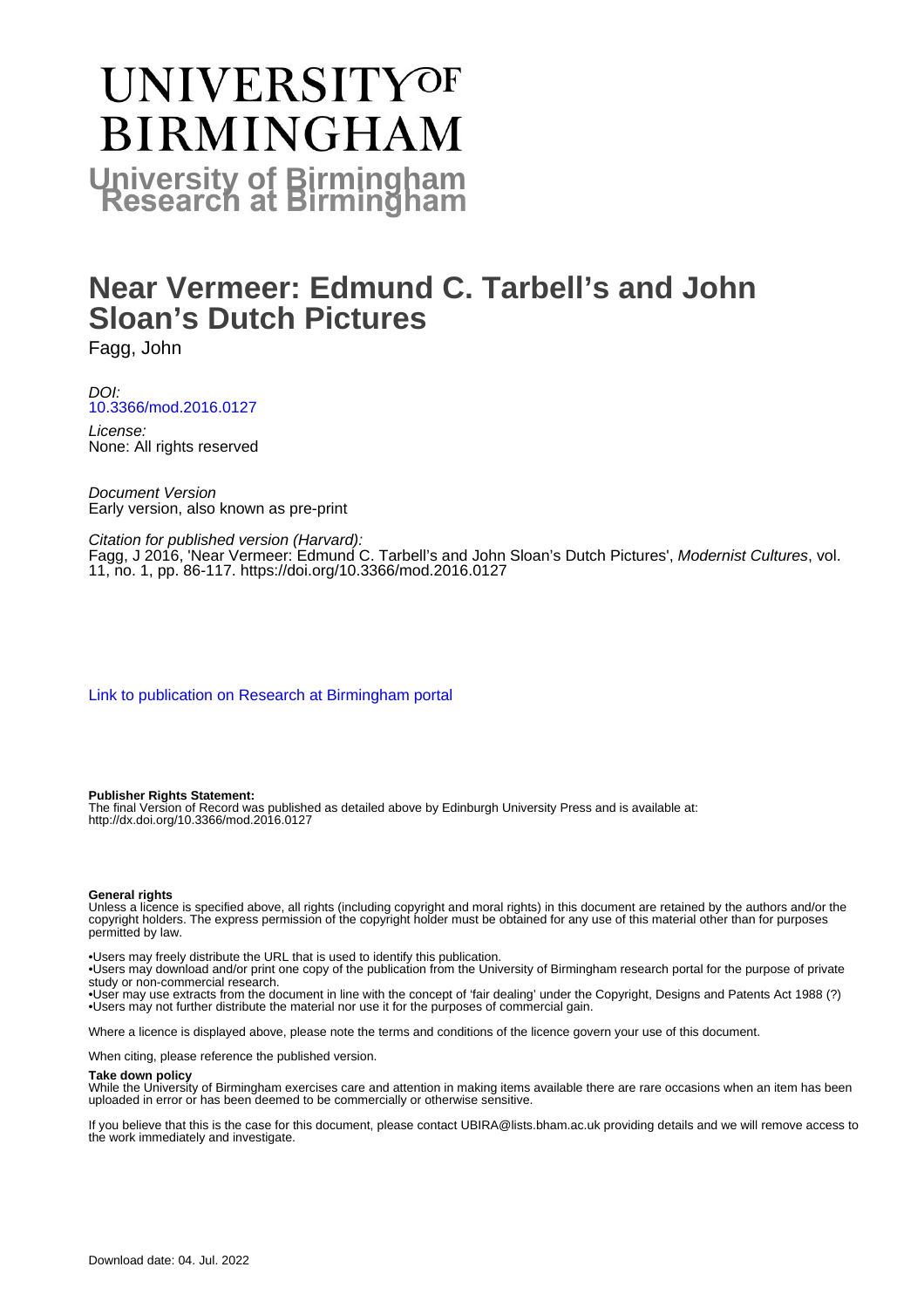Near Vermeer: Edmund C. Tarbell's and John Sloan's Dutch Pictures

Writing in April 1891 for the London weekly *The Speaker* the Irish author George Moore celebrated the recently deceased English *Punch* illustrator Charles Keene as "A Great Artist." This piece was republished in the 1893 collection of Moore's art criticism, *Modern Painting*, which the American painter Robert Henri recommended to his friend John Sloan in Philadelphia that same year. "[Keene] affected neither a knowledge of literature nor of Continental art," Moore claims. "He lived in England and for England, content to tell the story of his own country and the age he lived in; in a word, he worked and lived as did the Dutchmen of 1630." <sup>1</sup> Two decades later the art critic Charles Caffin, who emigrated to the United States in the early 1890s, wrote extensively on American and European art, and tended to disguise his English origins, declared "I know no better example of complexity, thus ordered into simpleness by Scientific-Artistic Organization, than the Holland genre picture."<sup>2</sup> These strange declarations about historical Dutch painting make more sense in their specific (art) historical moment. Moore and Caffin, like the American critics Frank Jewett Mather and James Gibbons Huneker, were among a group of well-read, well-travelled commentators on historical and contemporary art who sought to reconcile cosmopolitanism with an on-going investment in national culture, and modernity with a reverence for the art of the past. In their writing, and in broader late-nineteenth- and early-twentieth-century American cultural, historical and political discourse, the art of the Dutch Republic, and indeed the Republic itself, came to signify both rootedness and progressivism.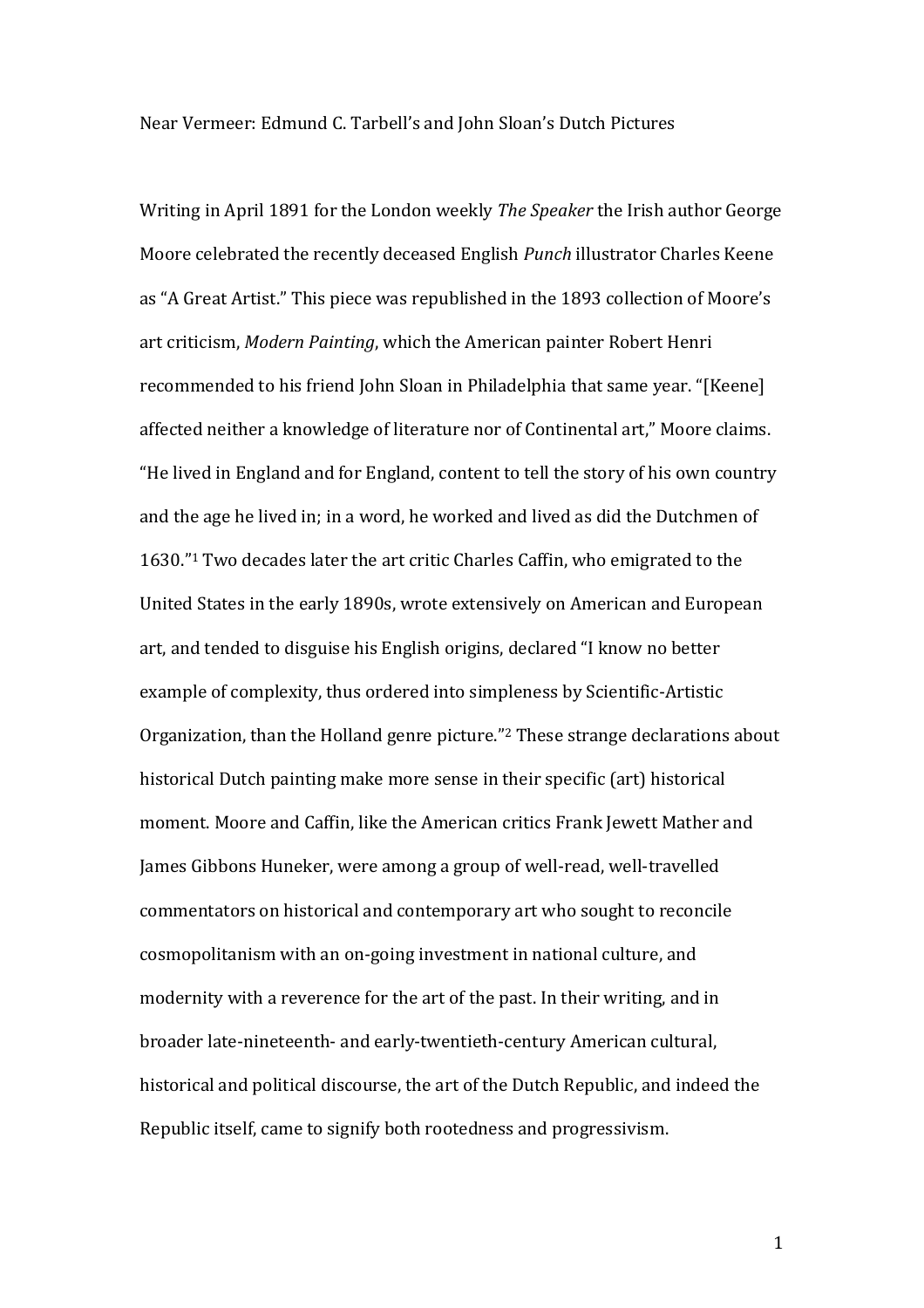This essay locates the American painters Edmund C. Tarbell and John Sloan within this broad understanding of "Dutch pictures." It explores Sloan's response to Moore's ideas and Caffin's response to Tarbell's painting, as well as both painters' encounters with seventeenth-century Dutch art in American collections, and the various ways in which they acknowledge and assimilate its influence. In so doing it suggests parallels and dialogues with other instances in which modernists consciously revived specific cultural epochs and relates to the broader sense in which early-twentieth-century modernism involved an interrogation of tradition, nostalgia, influence, homage and pastiche.

As Alexandra Harris observes, of the Bloomsbury Georgian revival, Lytton Strachey and Virginia Woolf constructed Georgians to fit their own agendas; early-twentieth-century appeals to "Dutchness" were, similarly, a product of presentism, and, to an extent, ignorance.<sup>3</sup> While scholarship was improving rapidly critics tended to generalise about "Dutch" painting with little attention to schools, styles and periods, and repeat misattributions and misinformation. That the insularity Moore ascribes to "the Dutchmen of 1630" has been thoroughly refuted by recent scholarship that reconnects Dutch painting to networks of global trade adds a layer of irony for contemporary readers. This essay does not attempt to correct such misunderstandings but instead takes them as part of a complex, mediated negotiation with art history and a transatlantic dialogue in which ideas and paintings moved through time and space while the painters themselves stay rooted to the spot.

The influence of long dead Europeans on Americans living in Boston and New York contrasts with the seemingly more vibrant and dialogic form of impressionism. Through Mary Cassatt's central role in the movement, Whistler's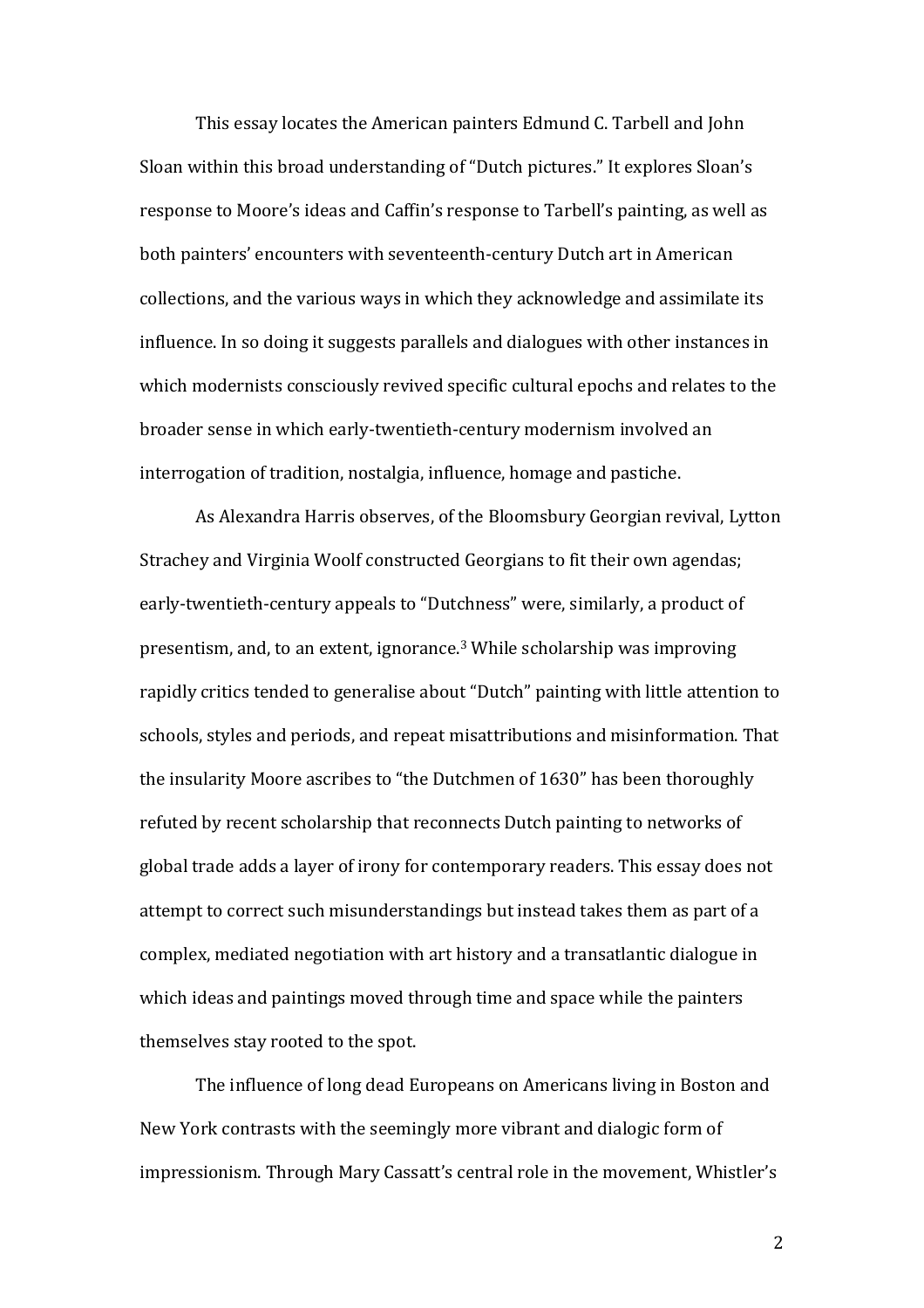and Sargent's complex engagement with its practices, and Tarbell and scores of other art students in Paris who picked up its ideas and techniques, latenineteenth-century American involvement in impressionism has come to be seen as a paradigm for transatlantic artistic exchange, and American painters' point of access into the mainstreams of modern art. In this context celebrating the artist "content to tell the story of his own country" seems archaic. As Richard Brettell's introduction to the recent *American Impressionism* exhibition catalogue succinctly puts it: "'nationalism' is most often at war with 'the modern', and, if there is a premier form of artistic modernism, it is Impressionism. A term that is frequently applied to this trans-national or even anti-nation modernism is 'cosmopolitanism', which evokes both adaptability and rootlessness… ." <sup>4</sup> Tarbell features prominently in this exhibition and both he and Sloan absorbed but then move away from impressionist technique towards practices that look back, quite consciously, to earlier genre painting traditions. This was a shift from painting that exalted in the ephemeral play of light to art praised for its sense of local soil and sturdy folk. While light might seem a more modern medium than soil, attention to local and national roots would remain a living presence in twentiethcentury art.

*Modern Painting* was a formative text for Sloan, who, at a time when many American artists, including Henri, travelled to Europe for education and inspiration, lacked the means to do so. Art historians Bernard Perlman and Rebecca Zurier have pointed to the ways *Confessions of a Young Man* (1888) and *Modern Painting* shaped both Henri's receptiveness to impressionism when he first travelled to Paris and the inspirational art teaching be brought back to his circle of American friends and students. Sloan's biographer, John Loughery,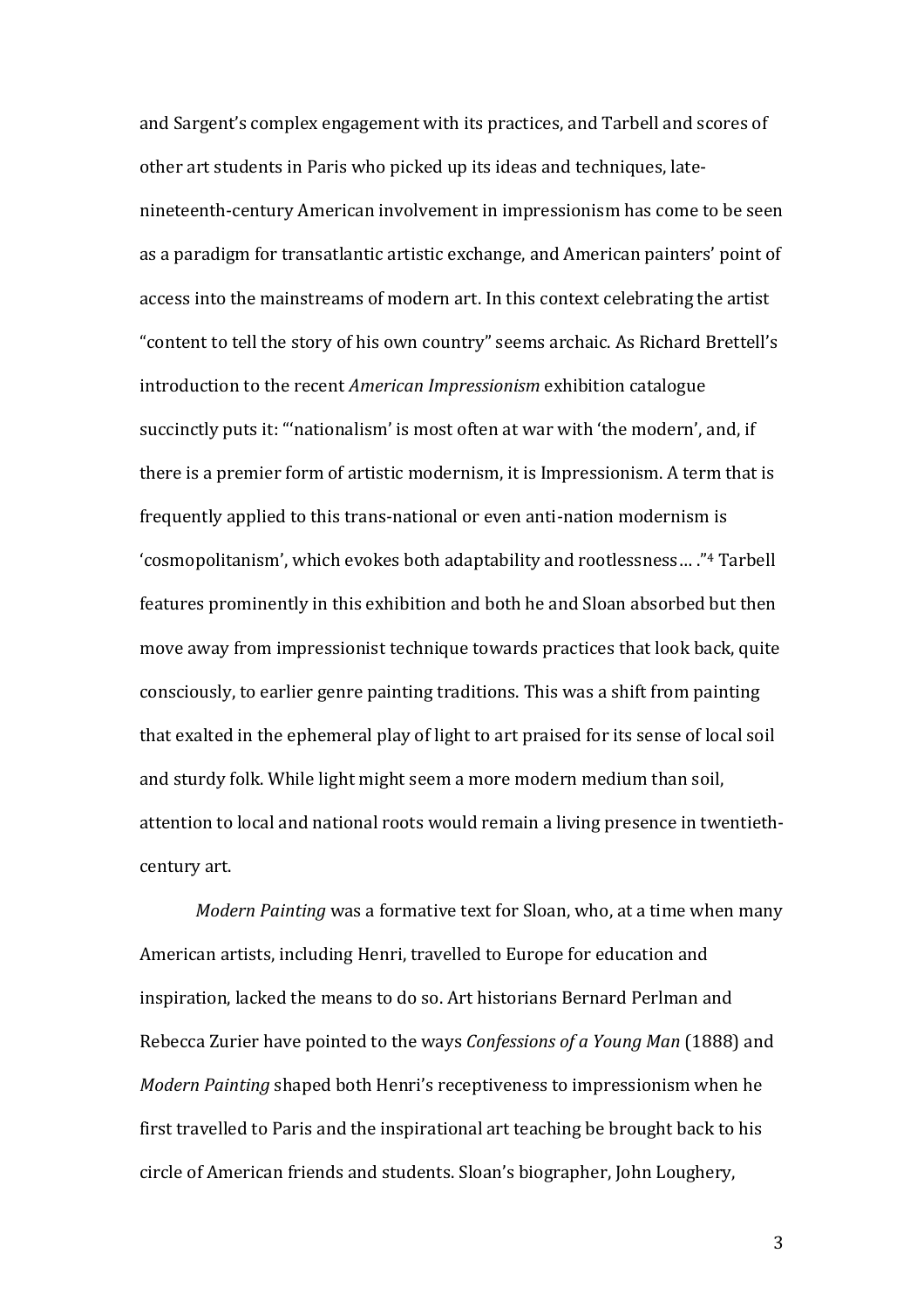observes that when Henri recommended *Modern Painting* it must have struck the young artist as "aesthetic guidance of a high order." <sup>5</sup> Moore's assertion that great art might derive from immersion in the local animates Sloan's first attempts at easel painting in his native Philadelphia, and works such as the New York City Life etchings that he made shortly after moving to lower Manhattan.<sup>6</sup> His attack, in the essay "Our Academicians" and elsewhere, on London art institutions may have bolstered Henri and Sloan in their own stand against the jury system of the National Academy of Design. Sloan's diary records many instances of buying, reading and sharing Moore's later work, and arguments, opinions and turns of phrase found in *Modern Painting* run through Henri's *The Art Spirit* (1923) and even Sloan's *Gist of Art* (1939).<sup>7</sup>

Moore argues that Keene's connection to his "home ground" makes his art "Dutch" and makes him a "Great Artist." Of the original *Punch* drawings shown at the Fine Art Society's memorial exhibition of which Moore's essay is loosely a review, he writes:

These drawings are Dutch in the strange simplicity and directness of intention; they are Dutch in their oblivion to all interests except those of good drawing; they are Dutch in the beautiful quality of the workmanship. Examine the rich, simple drawing of that long coat or the side of that cab, and say if there is not something of the quality of a Terburg [Gerard ter Borch]. Terburg is simple as a page of seventeenth-century prose; and in Keene there is the same deep, rich, classic simplicity. The material is different, but the feeling is the same. I might, of course, say Jan Steen; and is it not certain that both Terburg and Steen, working under the same conditions, would not have produced drawings very like Keene's?8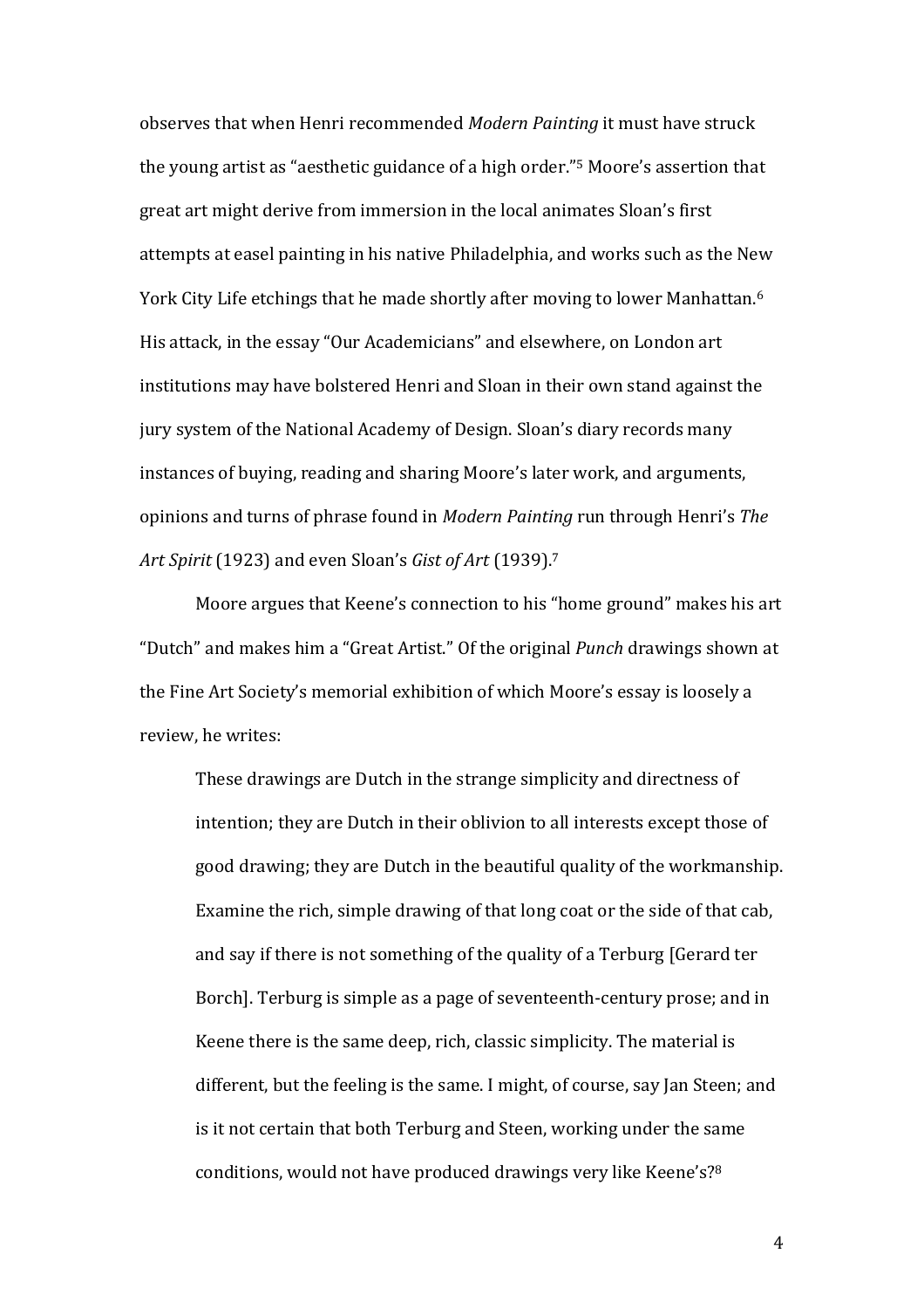The qualities Moore identifies as Dutch -- the recurring terms depth, richness and simplicity -- fall in with longstanding Victorian perceptions of the Dutch genre tradition that go back at least to John Ruskin's *Modern Painters* (1843-60). But it is Moore's provocation that artists did not have to be Dutch to be "Dutch" - which he twists and extends with relish, stating "even the great Dutchmen themselves were not more Dutch than Keene was English" -- that is striking and that must have struck Sloan.

Keene's illustrations, like Moore's essays, were a lifelong influence for Sloan who grew up surrounded by the British graphic art in his great-uncle Alexander Priestley's "wonderful library with folios of [William] Hogarth and Cruikshank, etc" and first read *Modern Painting* while working as an illustrator for the *Philadelphia Inquirer*. Here he and his colleagues "studied the work of the English line draughtsman: Leech, Keene, et al, men who worked for Punch and the newspapers" as they honed their craft.<sup>9</sup> Also in Philadelphia he saw the Dutch paintings amassed by the city's wealthy collectors P. A. B. Widener and John G. Johnson.

Thus, while, frustratingly, Moore's essay refers to specific examples only by their Fine Art Society's catalogue number (and makes only general reference to "Terburg and Steen"), Sloan knew the kind of work under discussion:

And now, looking through the material deep into the heart of the thing, is it a paradox to say that No. 221 is in feeling and quality of workmanship a Dutch picture of the best time? The scene depicted is the honeymoon. The young wife sits by an open window full of sunlight, and the curtains likewise are drenched in the pure white light. … Look at that peaceful face, that high forehead, how clearly conceived and how complete is the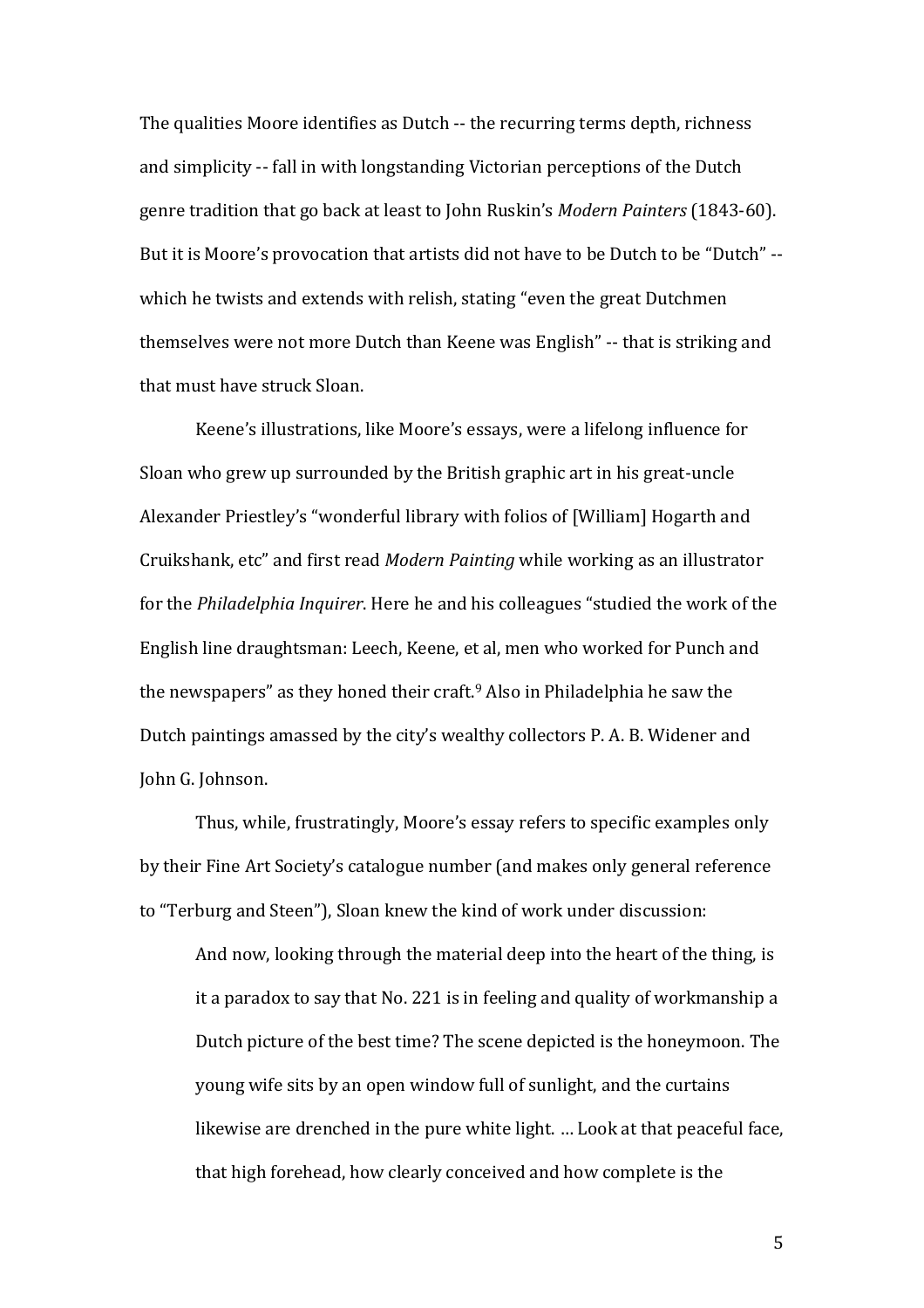rendering! How slight the means, how extraordinary the result! The sunlight floods the sweet face so exquisitively stupid, and her soul, and the room, and the very conditions of life of these people are revealed to  $\text{u}$ s.<sup>10</sup>

Much of Moore's account is grounded in an English specificity that would have been alien to Sloan, who had read Dickens and knew at least something of *Punch* but lacked the lived experience of English types and classes, and access to Fine Art Society exhibitions, that Moore assumes. Aging ageing jakjfh

Moore's art writing was admired by his British contemporaries, including Roger Fry who likened him to Ruskin and praised his ability to convey "the essential and untranslatable meaning of the picture."<sup>11</sup> No. 221 appeared in *Punch* in 1887 as *In the Honeymoon*, with a caption in which the wife's query, "What first attracted you, Dear?" is met with a rambling obfuscation that ends "I never could guess Widdles!" (fig. 1).<sup>12</sup> Moore's commentary takes readers to the precise locations of the "untranslatable" quality in Keene, that proximity of fit the features and details he depicts to the English middle-class life *The Speaker's* readership could be expected to know intimately. Beyond those elements including the drapery and the wife's forehead that Moore picks out, this quality is perhaps caught in the way the husband's hand, palm upwards and thumb pinched to forefingers, seems to cradle some tangible truth which absorbs the wife's attention but from which his own gaze strays blissfully distracted.

Sloan's 1905 illustration, "'Ain't it better than choc'late?'" (fig. 2) accompanied a light romance published in *McClure's Magazine* in which, in the course of a single Sunday, Irish-American shop workers overcome initial awkwardness, different tastes in ice-cream, and the problems posed by the girl's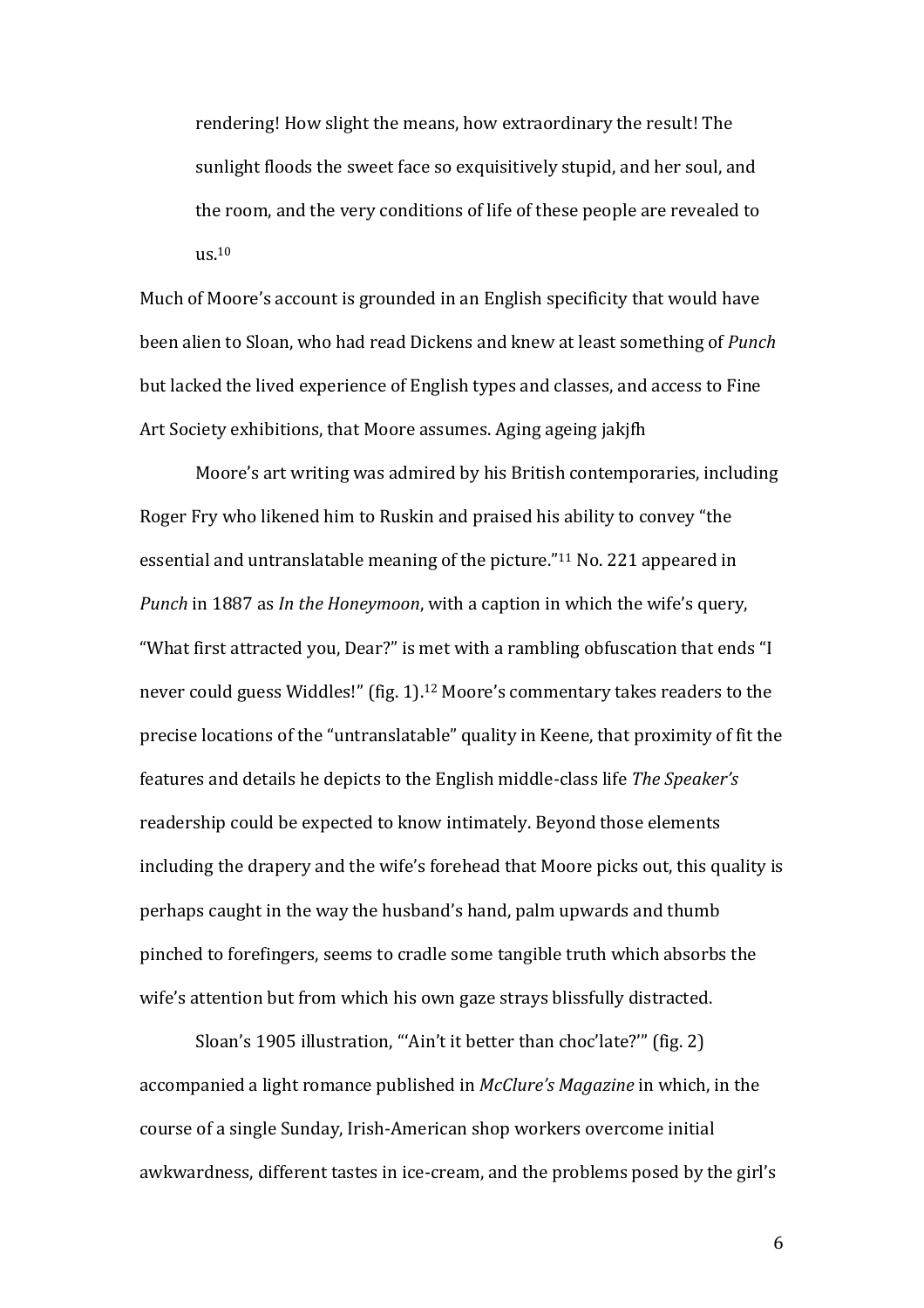drunken father and tyrannical mother. Sloan's five illustrations for the story catch its New York settings, including the Bethesda fountain (its iconic statue visible in the background) and its bustling terrace (replete with the bonnets and bow-ties of Sunday "best") where the young lovers eat ice-cream, as well as the details of type and class and character that are the essential content of Harvey J. O'Higgins' story.<sup>13</sup> The orphaned young man works in wholesale but is saving to buy his own store, and it is the precision with which Sloan's illustrations convey the intertwined anxieties of new romance and second-generation immigrant aspiration that means it would not be paradoxical, in Moore's terms, to see them as "Dutch pictures" too.

Moore's notion of "Dutch pictures" was a way to express his investment in tradition and rootedness and national culture without being nationalistic, and to elevate a form of provincialism while displaying his own erudition and cosmopolitanism. "We should strive to remain ignorant, making our lives molelike, burrowing only in our own parish soil," writes Moore, who as an aspiring painter had eagerly travelled to Paris. "There are no universities in art, but there are village schools." "Soil," as a figure for the deep connection to place necessary for "great art," is a key term in *Modern Painting*, wherein "the great artist is he who is most racy of his native soil."

In this, and in his understanding of the Dutch Golden Age, Moore moves within the intellectual ambit of the French historian Hippolyte Taine who in his *Art in the Netherlands*, and in his writing on art and literature generally, pays sustained attention to, literally, the country's soil and other environmental conditions before turning, figuratively, to the art and culture that took root and flourished there.<sup>14</sup> Taine's ideas and metaphors profoundly influenced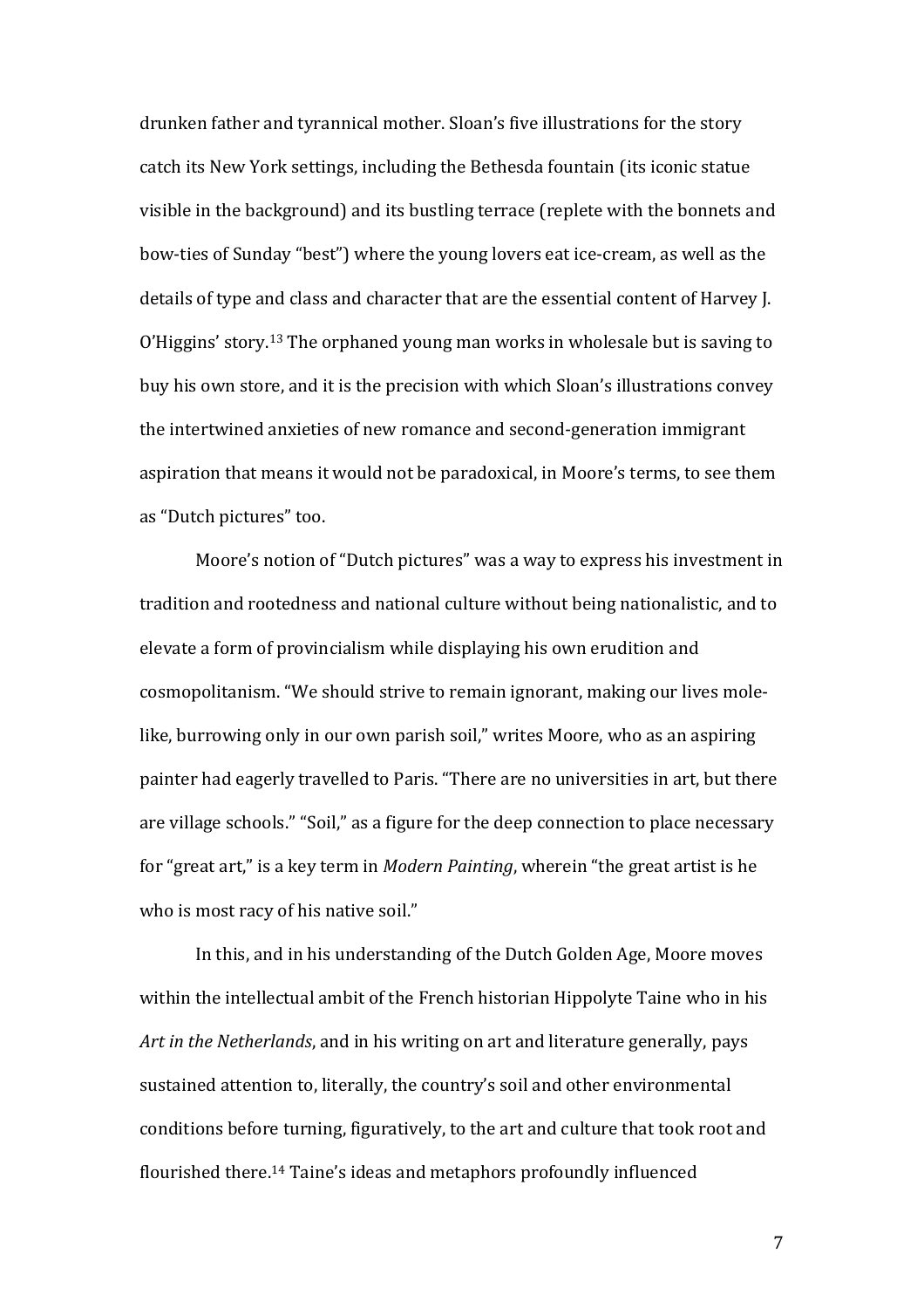transatlantic thinking about national culture in the second half of the nineteenth century, for example shaping, as literary historian Kendall Johnson points out, Henry James's expression of American cultural inferiority: "Hawthorne 'sprang' 'Out of the soil of New England … – in a crevice of what immitigable granite he sprouted and bloomed.'" <sup>15</sup> In his own autodidactic scholarship Sloan found his way back to this source, recording in several entries in his 1908 diary the purchase and careful study of Taine's *History of English Literature*. 16

While Perlman and Zurier are right to say that Henri and Sloan would have encountered Moore's enthusiasm for the impressionism of Manet and Degas in *Modern Painting*, as careful readers they would have also picked up on his discontent with the movement by the late 1880s and disdain for the postimpressionism that followed. Here, too, Moore follows Taine, in whose deterministic model of national culture "A blooming period … is transient for the reason that the sap which produces it is exhausted by its production.<sup>17</sup> Moore's essay "Monet, Sisley, Pissarro and the Decadence" ends:

France has produced great artists in quick succession. Think of all the great names, beginning with Ingres and ending with Degas, and wonder if you can that France has at last entered on a period of artistic decadence. For the last sixty years the work done in literary and pictorial art has been immense; the soil has been worked along and across. In every direction, and for many a year nothing will come to us from France but the bleat of the scholiast.<sup>18</sup>

Again, there are angles to Moore's writing here that would have been oblique to Henri and Sloan in Philadelphia. As Robert Stephen Becker explains, much of Moore's art criticism was intended as intervention in specific debates and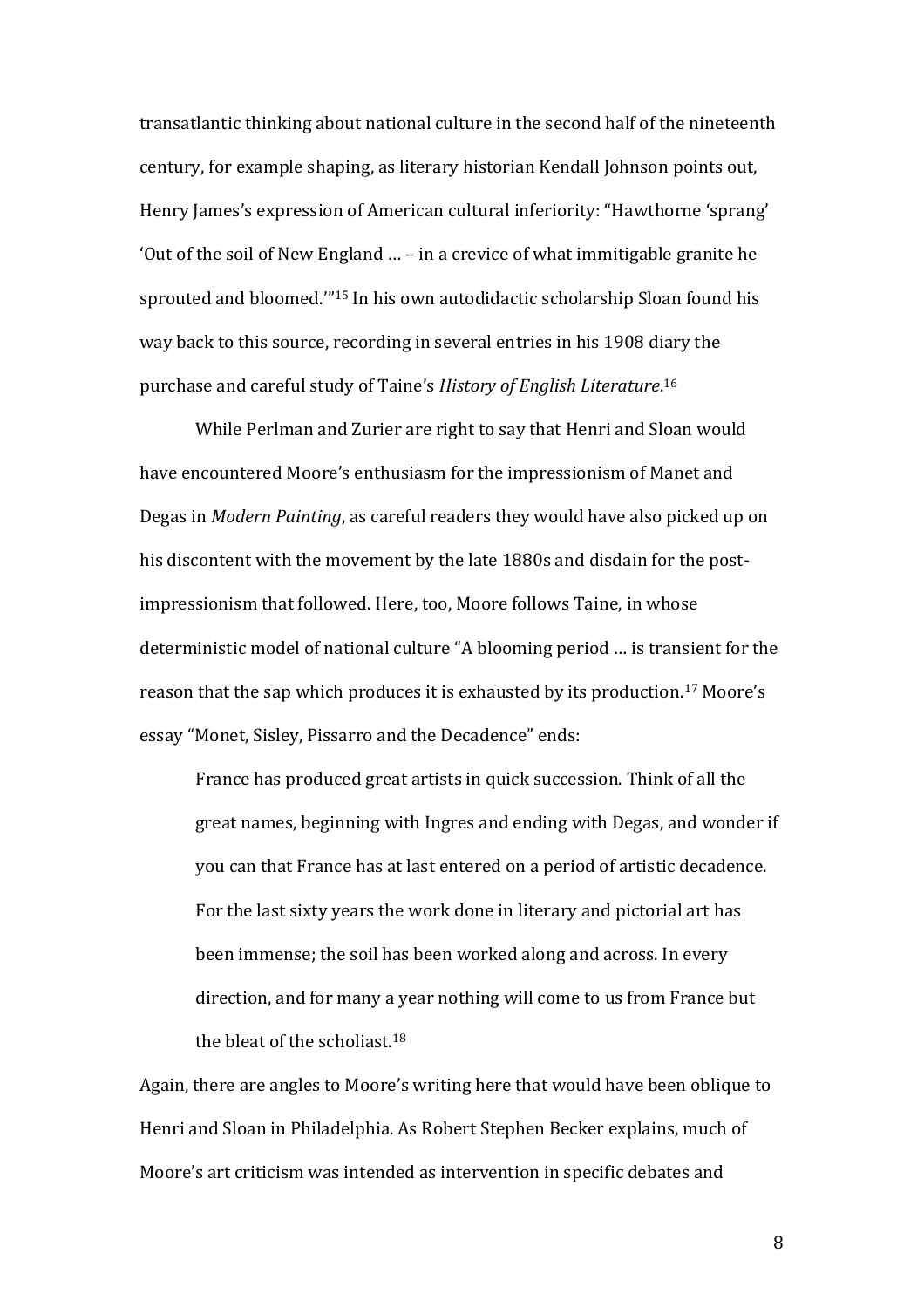schisms in the London artworld.<sup>19</sup> But the clear message of *Modern Painting* is that the latter-day followers of the great impressionists were inevitably limited to faddishness and idiosyncrasy.

This may explain Sloan's reservations about the first extended notice he received, from the English writer Charles Caffin, who emigrated to America in the early 1890s and often "passed" as American in his art criticism. In his 1907 work of popular art history, *The Story of American Painting*, Caffin positions Sloan within transatlantic impressionism: "For it is what the Japanese call the 'Ukiyoye' that attracts him – the 'passing show' of shops and streets, overhead and surface traffic, and the moving throngs of people, smart and squalid, sad and merry – a phantasmagoria of changing colour, form, and action." <sup>20</sup> Through reference to the Japanese "art of the floating world," which exerted a powerful influence over the Parisian avant-garde and to the Baudelairean vision of the city as phantasmagoria, Caffin relates Sloan to Manet and his followers. The painting, *Easter Eve* (1907), which Caffin uses to illustrate his analysis, fits this bill. Sloan spreads a swathe of bright colored smears and loose brushstrokes across the centre of the canvas, the wares of a flower shop that its proprietor offers in a solicitous gesture to his well-dressed customers. A woman in the foreground pauses and turns to look, encouraging viewers to see the floral spray, the large bright-lit window, and the couple's umbrella silhouette against them as spectacle. The back of another black-clad figure half-caught at the edge of the canvas implies a stream of pedestrians to be briefly illuminated and fascinated by this scene.

In an earlier chapter, "The Remnants of the English Influence," Caffin makes a withering assessment of antebellum artists such as George Caleb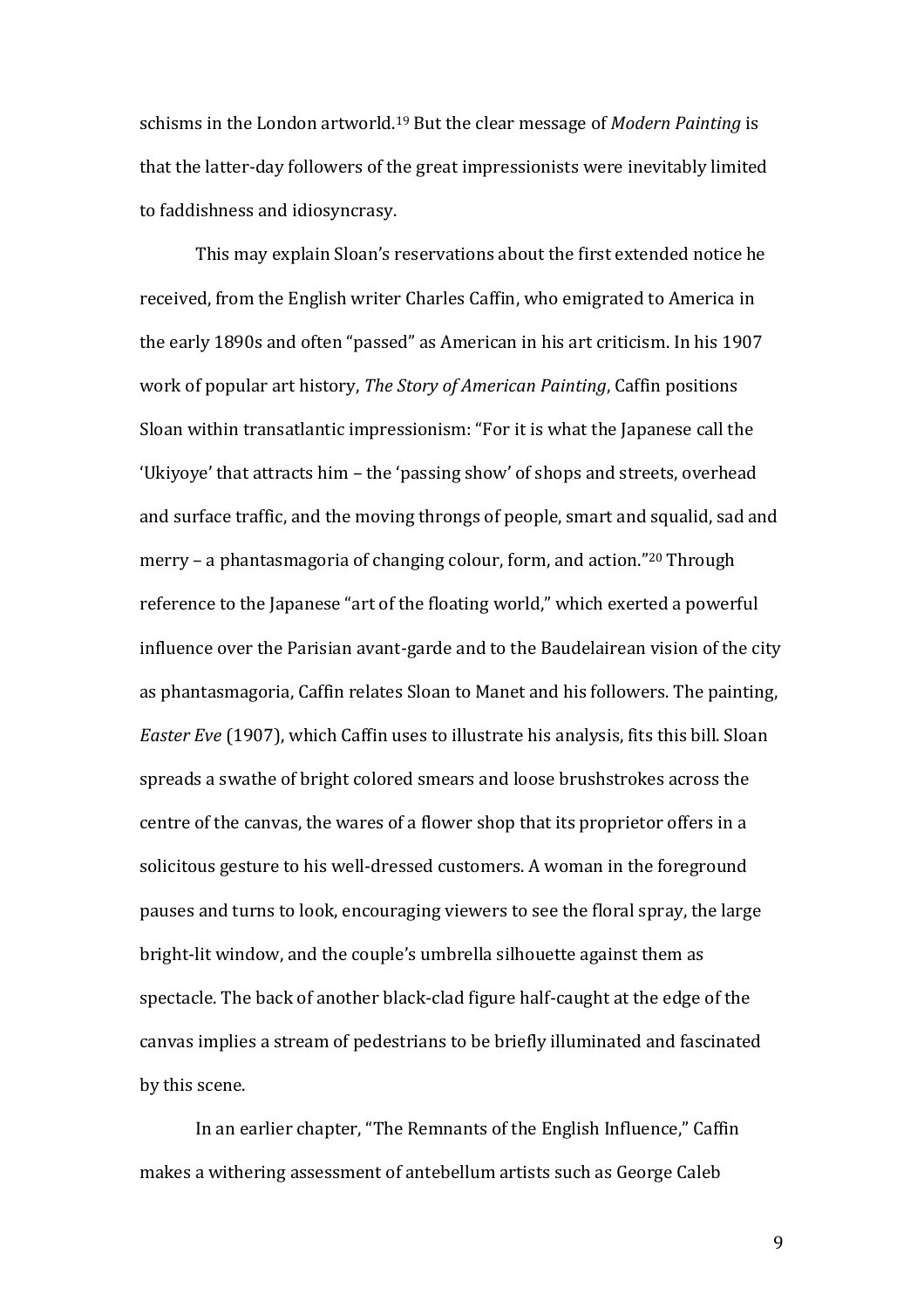Bingham and William Sidney Mount: "The genre painting of the middle of the [nineteenth] century is interesting to-day chiefly as an illustration of the kind of picture that amused our forebears and still amuses those of us who care more about some little anecdotal subject-matter than the method of the painting." He is then at pains to differentiate Sloan from this tradition, asserting that he, "like other impressionists … avoids all competition with the verbal artist, and renders exclusively a painter's impression both of the scene and of its underlying human interest." <sup>21</sup> In his account of pre-1940 American art history, Andrew Hemingway explains that in such statements it is, through Caffin, "the emergent aesthetic of modernism speaking, and correspondingly, the models of art practice and art discourse will be French."<sup>22</sup> While pleased to have been given "quite a notice" by Caffin, Sloan's diary records his concern that the critic had granted him "Almost too much prominence in the 'impressionist' movement as he puts it."<sup>23</sup> This might simply be modesty, as Caffin gives far more attention to Sloan than to many of his better-known contemporaries, but it perhaps also acknowledges that this close association with impressionism and "the passing show" misses much of what was at stake in his art.

*The Story of American Painting* celebrates impressionism as a definitive movement away from genre painting, with its baggage of anecdotalism and nostalgia. By contrast the art critic Frank Jewett began a *New York Evening Post* column, also published in 1907, by stating, "An inspection of the current art exhibitions would show *genre* painting almost completely in abeyance" and goes on to lament its loss as "we need the interpreter of everyday life." Mather argues that romanticism "dealt familiar painting its death blow" with its insistence on the "imaginative" and "unfamiliar," and as a result there is no adequate painterly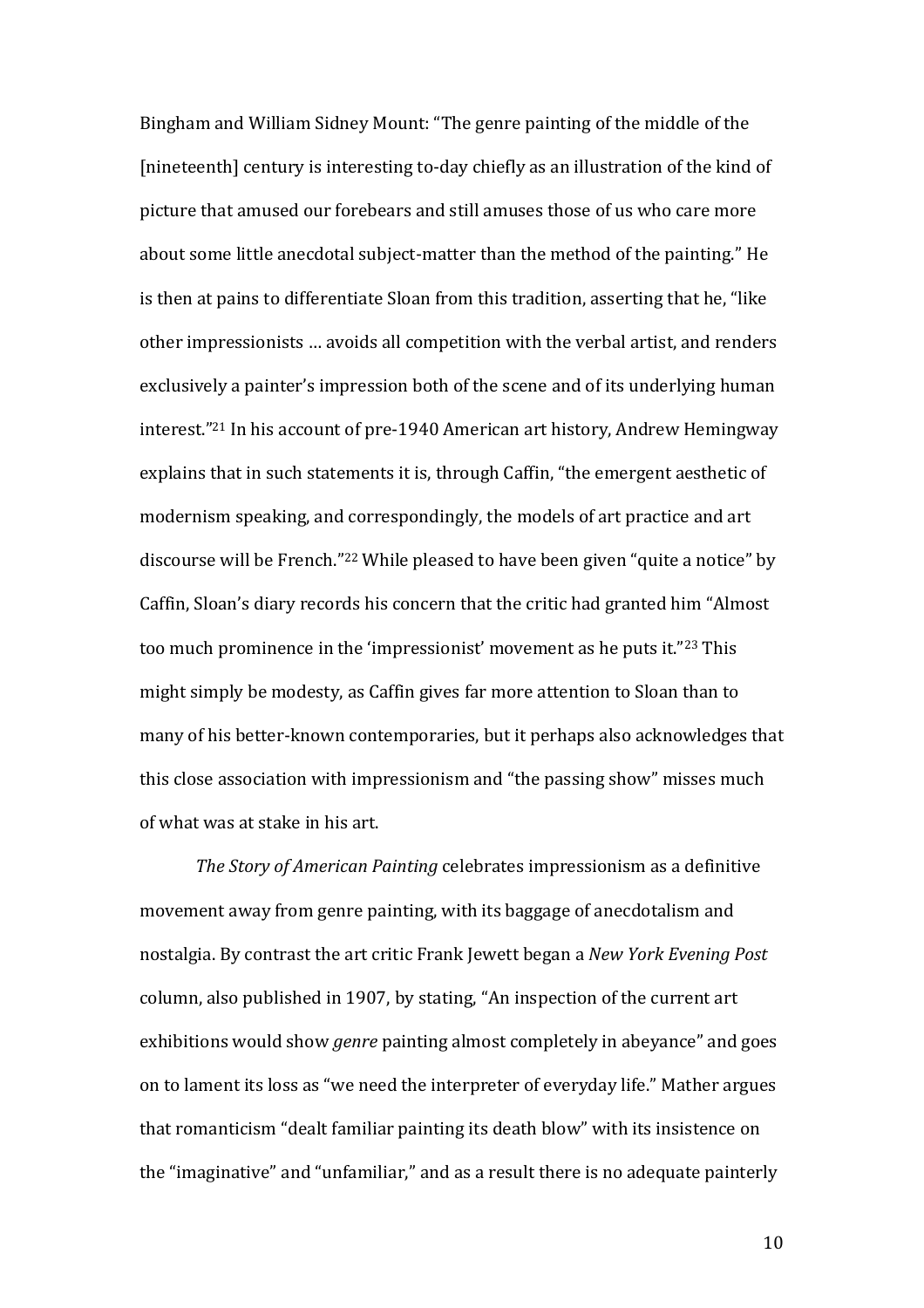record of contemporary life equivalent to that of "seventeenth-century Holland [where] we may consult Hals, Terburg, Jan Steen, the Ostades, Metsu, and a score of others."

Like much of the commentary quoted in this essay, these opinions appeared in a newspaper and so carry questionable lasting significance. The painter and critic Guy Pene du Bois explained that the newspaper art critic "writes and thinks so that a man crushed in a crowded subway train will be able to understand every word."<sup>24</sup> But du Bois's memoir also records a lively and erudite critical community working on the *Post*, the *New York Sun* and other City papers and it is clear from his diary that, for example, Sloan paid attention to this kind of art writing, as it is apparent that it was taken seriously in the wider culture. Mather's column was republished in *The Nation* and prompted a long counter-argument in defence of contemporary genre painters in the liberal Massachusetts newspaper, the *Springfield Republican*. 25

Mather's column concludes by turning to impressionism as an unlikely site of genre painting's re-emergence:

Happily, there are suggestions of a revival of this homely art, and paradoxically enough, it is the impressionists who bear the gifts. It is the followers of Manet and Monet, who profess an entirely impersonal devotion to problems of light, that are actually producing as if accidentally the best genre painting. At home one may recall Childe Hassam's occasional excursions in this field, Tarbell's transcripts of country house and studio life, the fresh and vivid impressions of New York streets by [William] Glackens, John Sloan, and George Luks. Good *genre* is rarely brusque: it wants a quiet relish of the human comedy. Truly in the great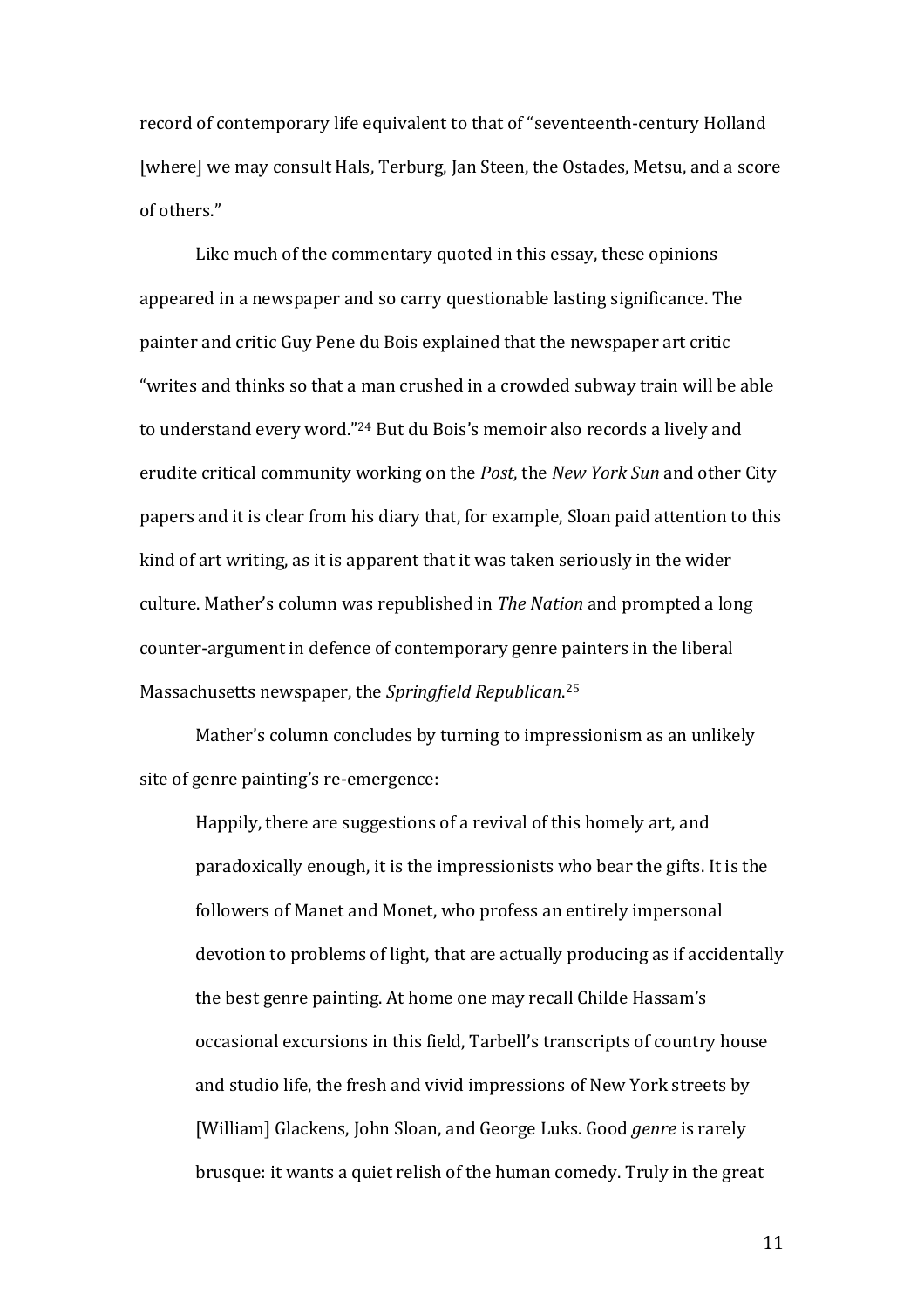tradition of genre seems to us Jerome Myers's vision of our slums. Here is the brooding quality that constitutes the dignity of a homely art: here is the balance between personal interests and play of chromatic light and

Underlying this argument is the recognition that impressionism rarely strayed far from conventional subjects, so that if painters under its influence slowed down their execution (switching from brusqueness to brooding) and moved back from purely "problems of light" to chiaroscuro, traditions of genre (and landscape and still life) painting re-emerged.

shade, that one notes in the sober products of the Dutch school.

Mather's survey of American impressionists-cum-genre painters takes in Henri and Sloan's New York circle, but also, in Hassam and Tarbell, members of "The Ten," a group against whom they sometimes sought to define themselves. In his diary Sloan disparages members of the group as "the poor Boston Brand of American Art!"<sup>26</sup> While "Brand" here is derogatory, the group of Boston painters -- including Frank W. Benson, Philip Leslie Hale and, the younger artist, William MacGregor Paxton -- who were sometimes dubbed the "Tarbellites" in recognition of Tarbell perceived leadership or preeminence, certainly shared much in common as former Paris art students, followers of impressionism who assimilated its methods to those of their more formal training, and pupils and teachers at the Museum of Fine Arts School. This strong sense of a group of artists identified closely with one other, with their city, and with European precedents, was institutionalised with the formation of the Guild of Boston Artists -- invoking the Low Countries' "Guilds of St Luke" -- in 1914. While Mather singles out Sloan's friend Jerome Myers as comparable to "the sober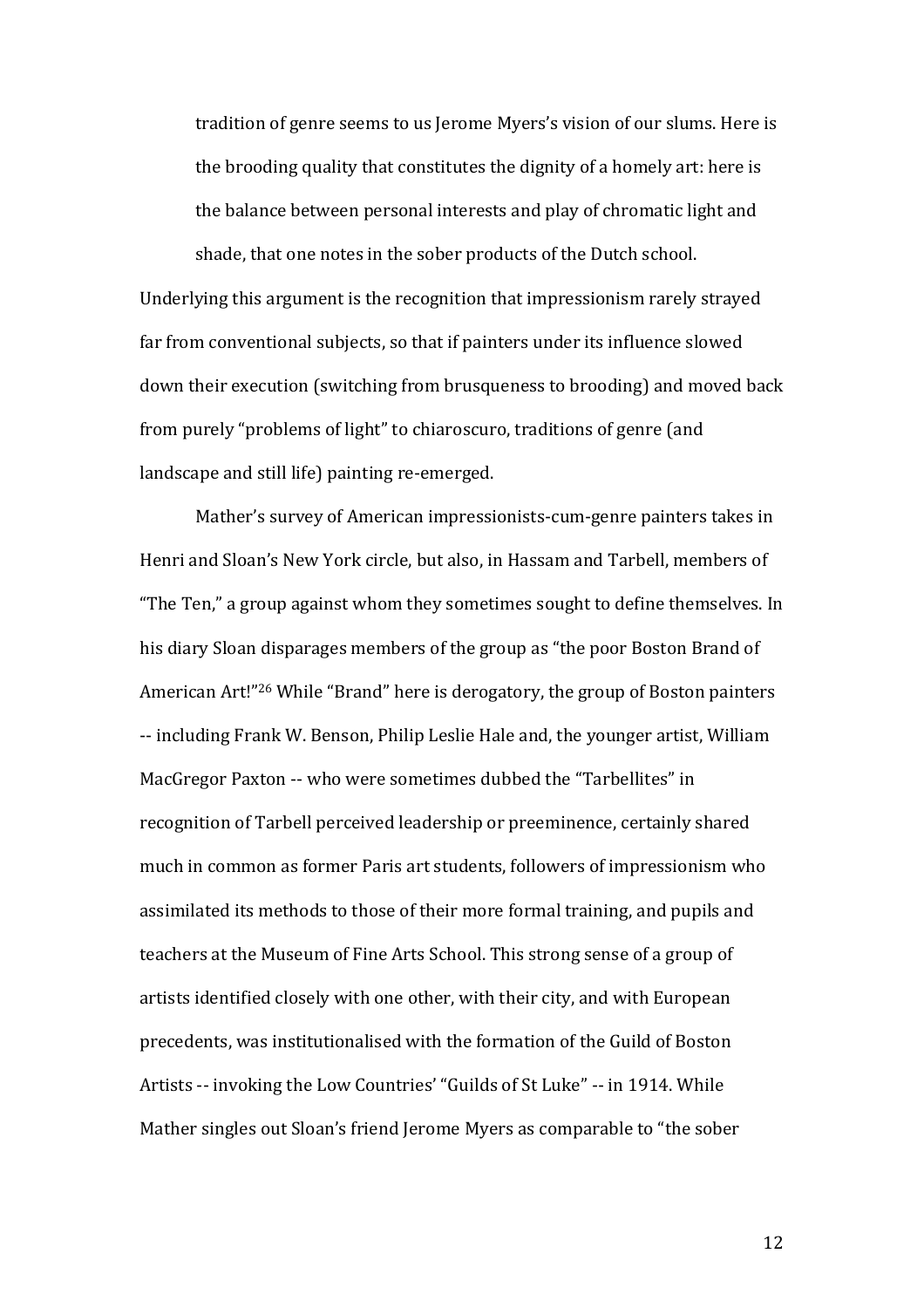products of the Dutch school," it was these Bostonians that American critics most commonly associated with Dutch genre painting.

In December 1906, the *Boston Sunday Herald* hailed Tarbell's *Girl Crocheting* (1904) as "The Best Picture in America," and proclaimed, "there are some sober-minded persons who can see in the little painting qualities surpassing some of those in the work of the old Dutch masters, who delighted in the portraiture of interiors and the quiet home life of the Hollanders." The full page spread reproduced Tarbell's painting and Vermeer's *Girl Reading a Letter at an Open Window* (1657), which was captioned "Van Der Meer Interior Suggesting Style of Mr. Tarbell's Picture." <sup>27</sup> Such claims extended beyond local pride and the local press. In his account of *New England Interior* (fig. 3, 1906), which was shown "unfinished" two months later at The Ten's 1907 Montross Gallery exhibition in New York James Huneker wearily acknowledges the familiarity of the Dutch painting comparison: "Tarbell is represented by only one picture, but it suffices; a New England interior, unfinished, yet finished beyond the power of other painters. You say Vermeer or Terburg."<sup>28</sup>

The point was perhaps so familiar because it struck writers across the critical spectrum: on this matter Huneker, who shared Moore's commitment to cosmopolitan modernity (but also his reverence for past masters and disdain for postimpressionism), agreed with the more staunchly conservative painter and critic Kenyon Cox. Grouping *Girl Crocheting* and *New England Interior* with *Preparing for the Matinee* (1907) in a 1909 appreciation for *Burlington's Magazine*, Cox writes: "The analogy of this art to that of Vermeer is apparent at a glance. There is the same simplicity of subject, the same reliance on sheer perfection of representation – the same delicate truth of values, the same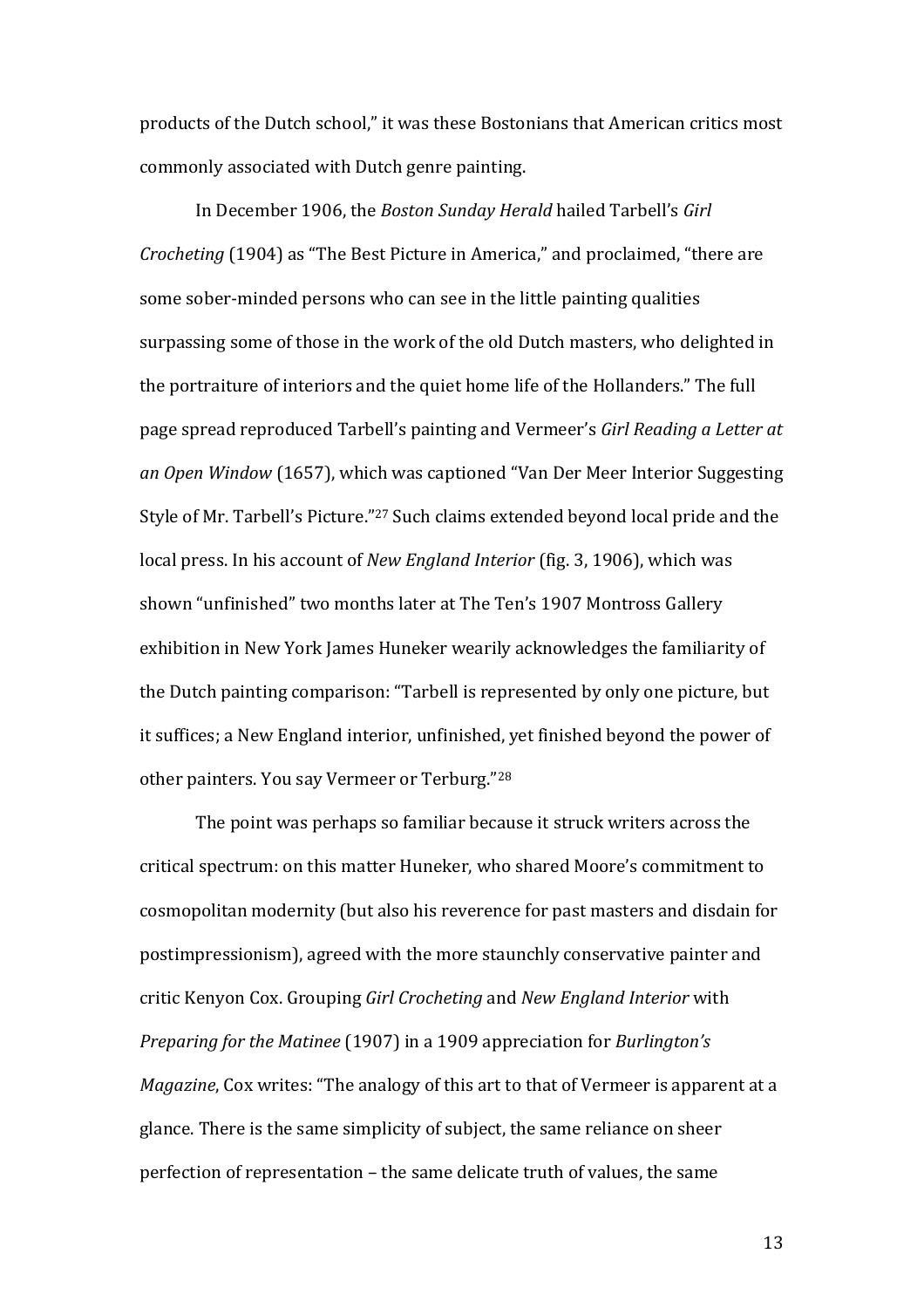exquisite sensitiveness to gradations of light." <sup>29</sup> The emphasis on simplicity, truth and quality resonates with what Moore and his Victorian predecessors saw in Dutch art, but the focus narrows to Vermeer.

Moore presents ter Borch and Steen as essentially interchangeable; indeed it is their absence of individualism, their expression of what is typical and ordinary, that defines their greatness. By the end of the nineteenth-century historians and critics recognised Vermeer, whose identity had long been obscured and paintings misattributed, as an individualistic talent, a precursor indeed to the romantic vision of individual creativity. Tarbell cultivated and acknowledged an association not to Dutch genre painting in general but to Vermeer in particular. Beyond subjective claims about atmosphere and quality, Cox points to a shared "willingness to use a few elements of composition – a few objects – again and again…." Light falls from high windows in sparsely furnished rooms decorated with fine paintings and objects; a woman or women sit or stand absorbed in some combination of hushed talk, silent contemplation, delicate tasks and reading. Moreover, as art historian Ivan Gaskell observes, in *Preparing for the Matinee* "the generic Vermeer allusion is made explicit by Tarbell's incorporation of a fragment as a painting-within-a-painting in the upper right corner of the composition. Cut off by that corner, we see windows and a tiled floor: part of a reproduction of *The Music Lesson* [c. 1662-65]."<sup>30</sup> Art historian Bernice Kramer Leader traces a number of such more and less direct allusions. She also follows the spread of appreciation for Vermeer among Boston painters through a collection of essays by Thoré-Bürger and others published in translation in 1904, through Philip Hale's dedicated, lifelong scholarship, and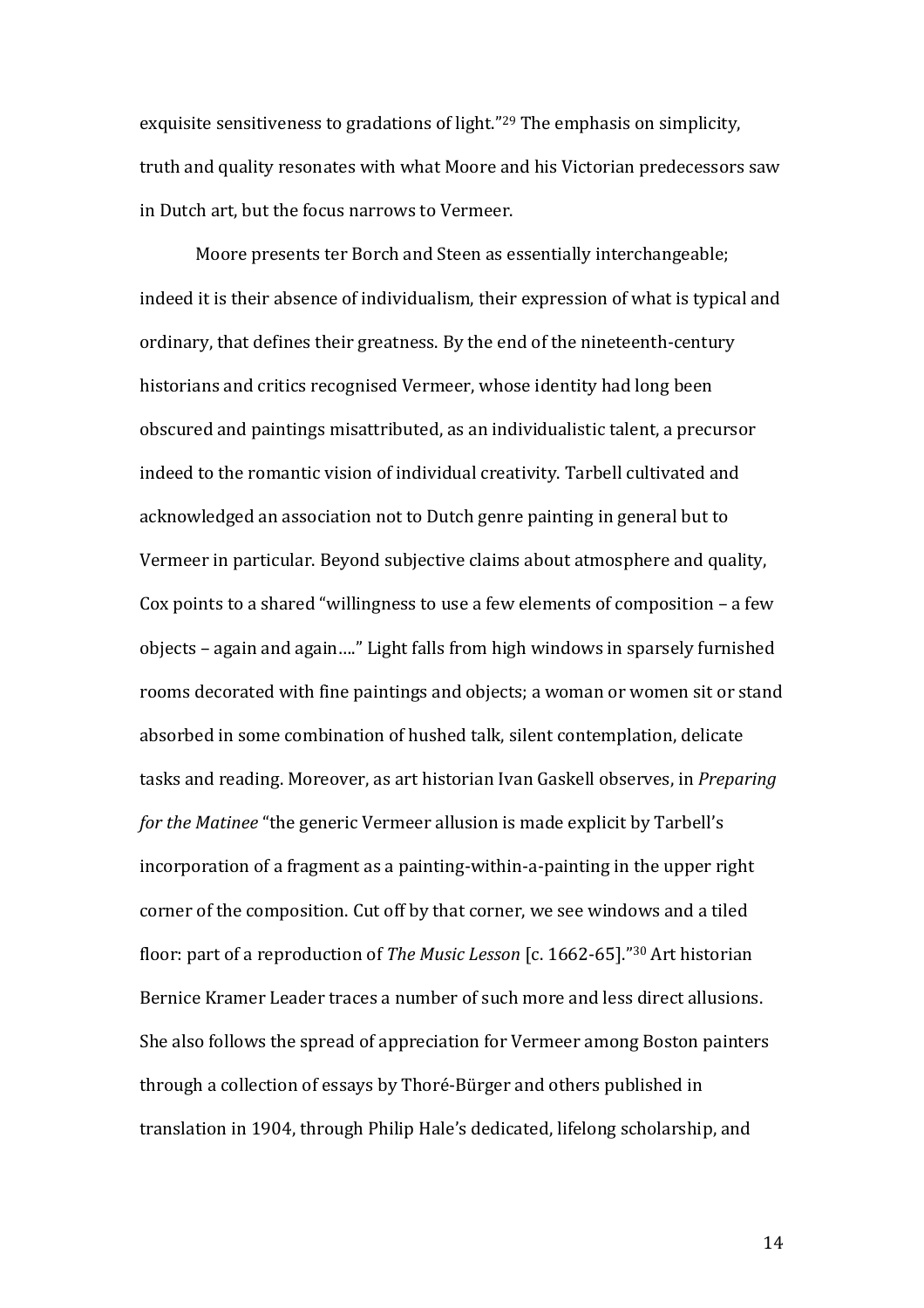through the presence of *The Concert* (c. 1664) at Isabella Stewart Gardner's Fenway Court. 31

While Tarbell had seen and admired Vermeer's paintings as a student in Europe in the mid 1880s, Gardner's 1892 acquisition brought *The Concert* back to the hometown in which he was firmly rooted. The series of related works that begins with *Girl Crocheting* roughly coincides with the public display of *The Concert* following the 1903 opening of Fenway Court. Here, amidst a highly cosmopolitan collection of European fine art and antiquities displayed in a manner that "subordinated the symbolism of the particular parts … to the aesthetic integrity of the museum as a whole," Vermeer was far from Dutch soil.<sup>32</sup>

In *The American Scene*, his 1907 account of returning to America after prolonged absence, Henry James made much of the sight of such European objects displaced in American settings, with the Aphrodite sculpture at the nearby Boston Art Museum prompting the wry declaration, "he has not seen a fine Greek thing till he has seen it in America." Encountering Fenway Court against the backdrop of a moribund Boston haunted by its former glories, James found solace in his friend's creation: "It is in presence of the results magnificently attained, the energy triumphant over everything, that one feels the fine old disinterested tradition of Boston least broken." <sup>33</sup> James does not mention specific objects at Fenway Court, giving only a brief impression, but Vermeer's work, with which he was already familiar, was surely among the old world objects re-seen and given new life and energy in this new world scene. 34

In her exploration of *The American Scene*'s mediation of past and present, Beverly Haviland explains that for James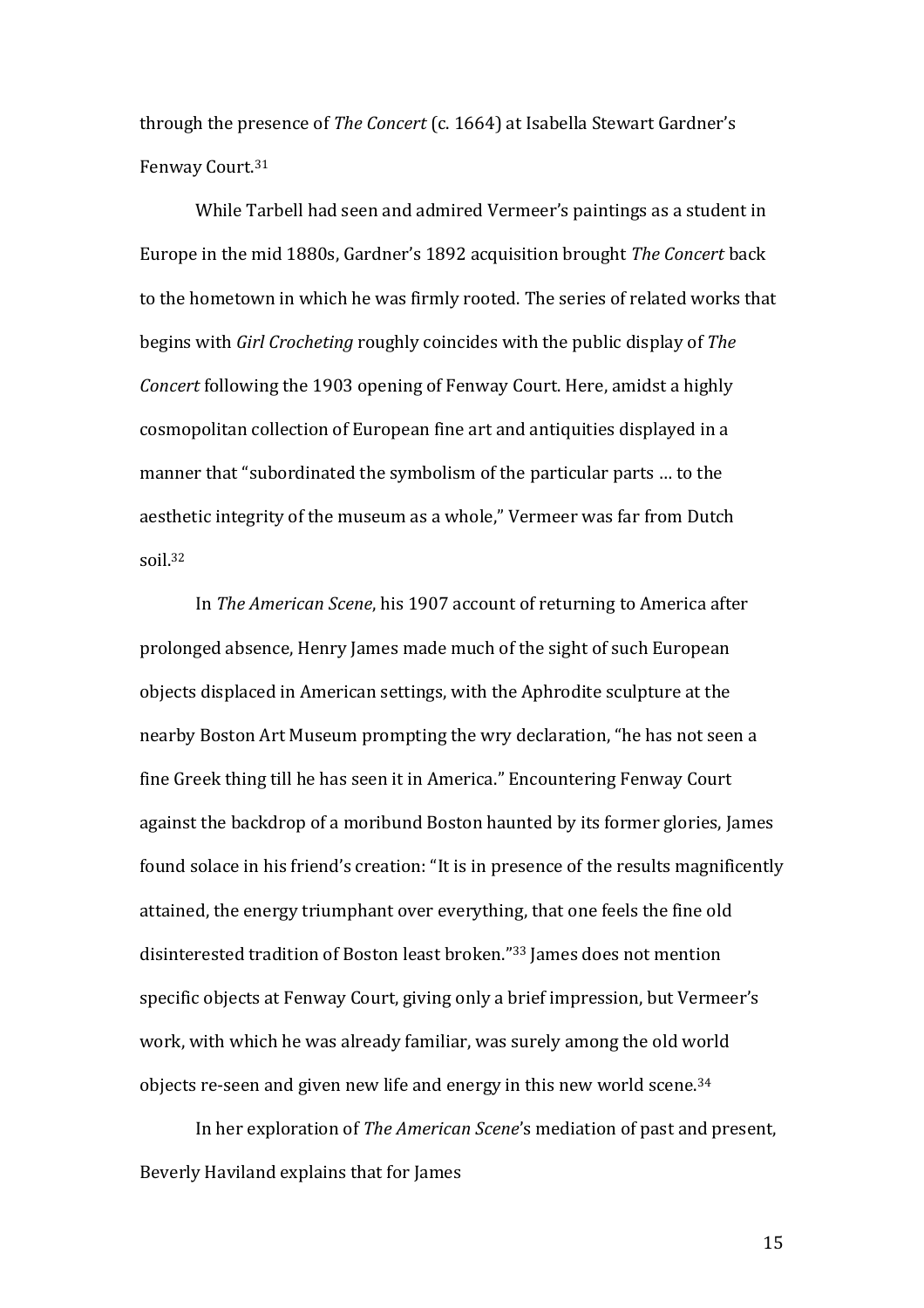'Mrs Jack's' collection … performs a valuable cultural function not merely because it is an example of taste as a creative rather than a merely consuming act but because, even while it remains private property, it is publicly available for others to study, to appreciate, and, perhaps, even to be inspired by. This is re-creation and interpretation of cultural property on a grand scale.<sup>35</sup>

Were Tarbell's paintings the kind of creative interpretation James and Gardner might have envisioned? Recalling his brief time at the Museum of Fine Arts School Lincoln Kirstein told the historian Trevor Fairbrother, "I think all the Bostonians for whom you claim 'elegance' came out of Mrs. Jack Gardner's beautiful Vermeer. You will note that she didn't have much interest in any of them.…"<sup>36</sup> As Kirstein suggests, by bringing his art (perilously) near to that of an Old Master, Tarbell risked a derivative rather than generative relationship with the past. Sympathetic critics and commentators were alive to this possibility and sought to defend Tarbell against the charges of imitation and conservatism.

The Boston art dealer S. Morton Vose II recalled that his father, gallery owner Robert C. Vose, admired Tarbell and Benson but dismissed their pupil Paxton with the popular witticism, "A near Vermeer is a mere veneer."<sup>37</sup> "[I]f the inspiration of Vermeer is evident there is no trace of imitation," Cox declared, perhaps with such jibes in mind. "Mr. Tarbell is trying to do what Vermeer did, not to do it as Vermeer did it – still less to give the superficial aspect of the Dutchman's pictures."<sup>38</sup> Certainly, seeing these paintings today, it is striking how far from Vermeer they are. While *New England Interior* has passages of paint - the bright white shine on the curved arm of the highly polished wooden chair, the carefully worked reflection of the vase on the table top -- on which to hang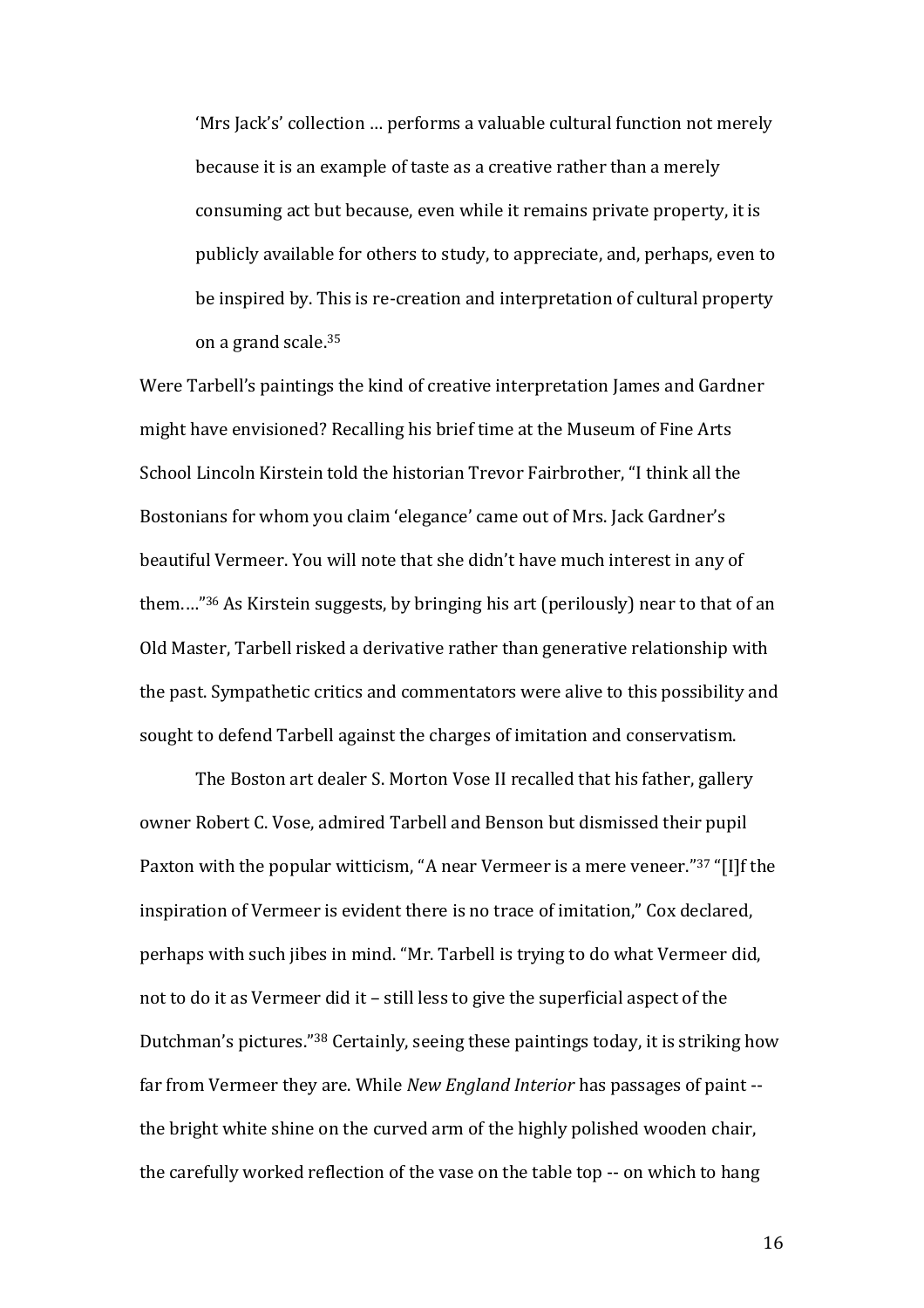Vermeer comparisons, much of the canvas is given over to scumbled surfaces and loose, gestural brushwork. The painting's iconography similarly offers points of comparison -- as in the familiar Dutch genre motif of the open door giving into another interior space -- but complicates or subverts them – the door is quite precisely half-open, playing between the sense of an open, legible home and something more mysterious. In their abbreviations and hints at mystery Tarbell's paintings are, perhaps unsurprisingly, closer to those of contemporaries, such as John Singer Sargent or Vilhelm Hammershøi, who, similarly, brought the lessons of impressionism to contemplative interiors.

Two years after commenting on *New England Interior*, Huneker saw in *Girl Reading*, shown at The Ten's 1909 annual, "silver daylight, the cool light of New England. A girl bathed in its magic is reading. The spacing is alluring, *from the chair to the wall, from the window to the chair*. It is the Vermeer gambit, that no one will deny, but who can handle such difficult and lovely problems as Tarbell does?" <sup>39</sup> Huneker's patient phrasing measures out the dimensions of the room, rendering in language the poetics of interior space that Vermeer perfected and that, on this account, Tarbell consciously and carefully inhabits. In a similar vein, and in a striking extension of Taine's metaphoric association of artistic production with organic growth, Hale argued that Tarbell and Paxton were "very interesting as showing the effect of the Impressionistic movement when grafted, so to say, on good old Dutch stock."<sup>40</sup> Hale traces the "Dutch technique" passed from the Antwerp-trained teacher Otto Grundman to his pupil Tarbell, but also stresses the aspects of colour, handling and composition that distinguish Tarbell's work.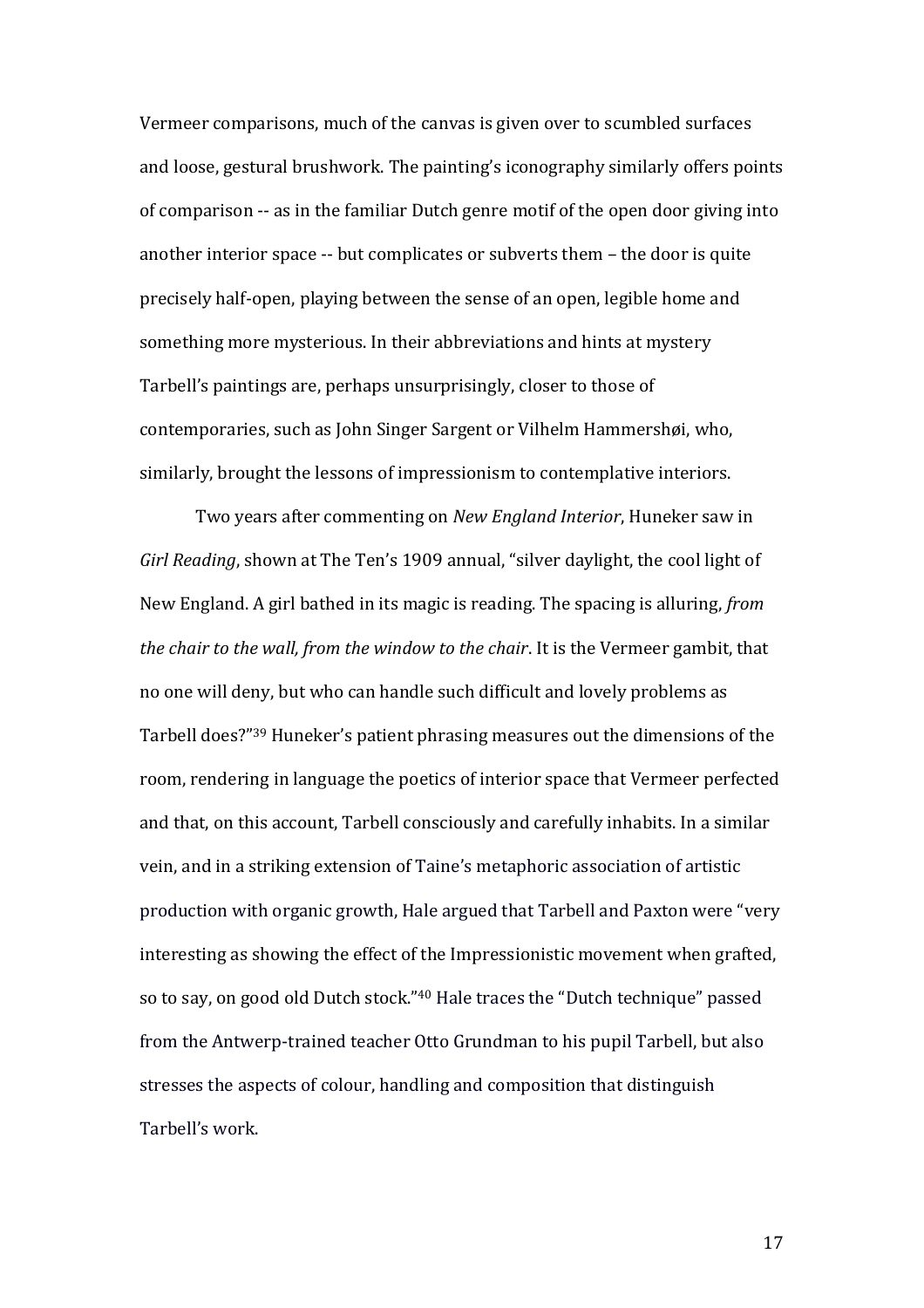The potential for painting in this vein to lapse into nostalgia was apparent in the popular "Dutch" subjects made by Walter MacEwen and others. One of several American painters based in the Netherlands, MacEwen specialised in "costume drama" style Dutch historical scenes. In his *The Secretary* (1905), as historian Annette Stott points out, "Even the satin dress and fur-trimmed jacket are motifs straight out of Vermeer and other little Dutch masters." <sup>41</sup> For Huneker *New England Interior* did more than merely hark back in this way to an old world past: "You say Vermeer or Terburg. Tarbell has imprisoned also within this frame a separate national, rather sectional sentiment. It is American, and it is New England." The implication here is that this is a "Dutch picture" in Moore's sense of a work analogously immersed in the history of its own time and local soil and character. "The room with its window, above all, its background, fairly floats in atmosphere," Huneker argues. "The women are actual transcripts."<sup>42</sup> As in many of his paintings, the women Tarbell depicts here are his daughters and that connection makes it harder to see them as "types" in the manner suggested by Huneker, but maybe there is something more in the picture than clothing and setting that marks it as a contemporary New England scene. Perhaps the way the girl to the right's hand intrudes into the lap and the personal space of her companion who in turn seems to shy away from her introduces a crackle of tension, an angular vehemence, a heightened emotion, into the becalmed, pristine interior and so perhaps calls to mind New England's history of quietly spoken, fiercely voiced female radicalism and moral suasion. Perhaps this is "sectional sentiment." Perhaps.

These fine distinctions and observations made in earnest by informed critics have been largely dismissed by later art historians. By 1912 Huneker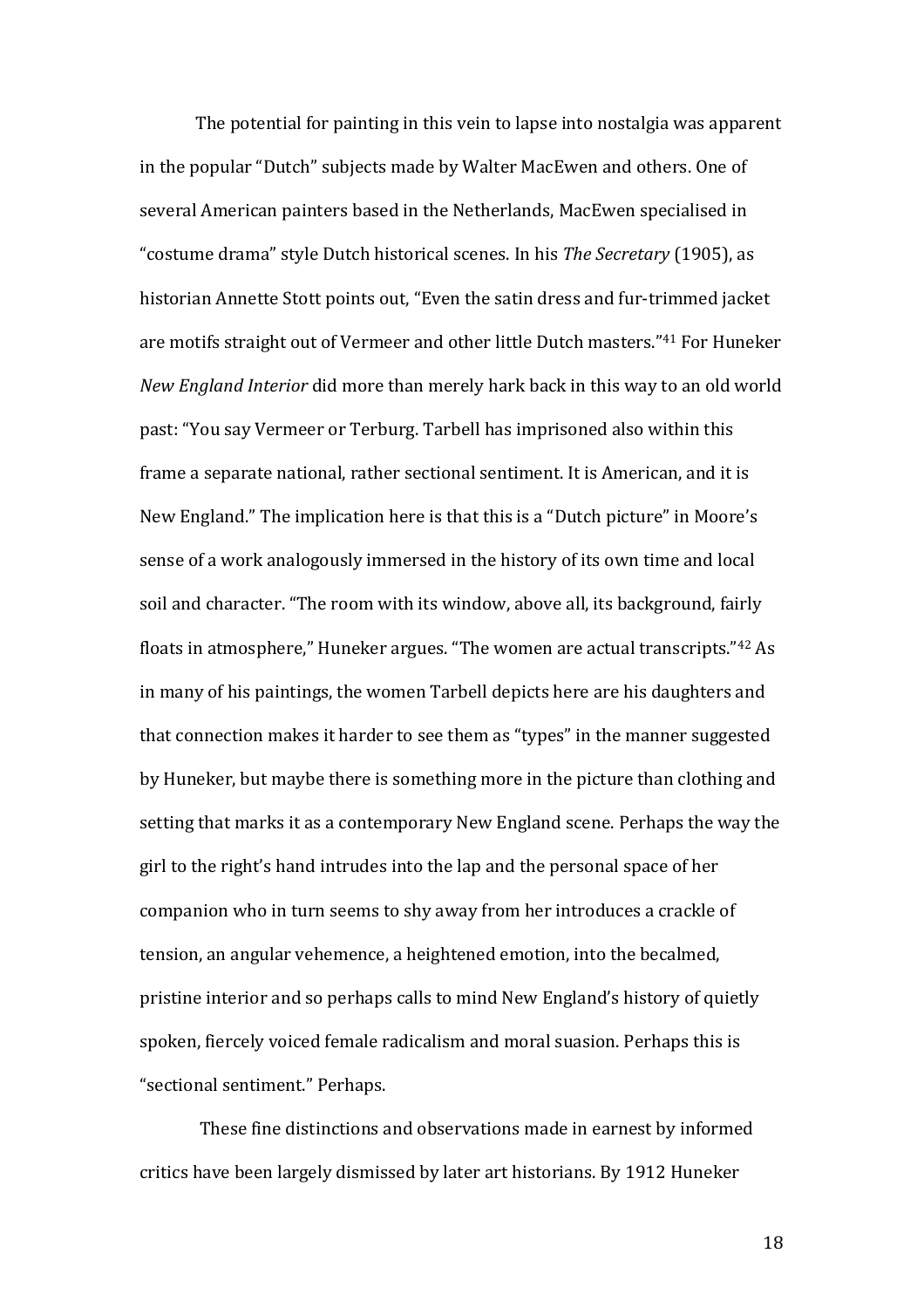could boast to the *New York Sun* editor Edward P. Mitchell, "I've seen every Vermeer in existence even the one down in Budapesth (*sic*)." <sup>43</sup> Hale's comments appear in his *Jan Vermeer of Delft* (1913), which was the first monograph on the painter in English and which continued to be taken as serious scholarship up to and beyond the publication of a revised edition, *Vermeer*, in 1937. Tellingly while a chapter on "Vermeer and Modern Painting" appears in both editions, the remarks about Tarbell and Paxton do not. By the 1930s American taste had moved far from their genteel scenes of leisure class women, and Vermeer's status had risen such that, regardless of the *Boston Herald*'s claims to the contrary, comparisons could not but seem iconoclastic and pretentious. On the few occasions in which Tarbell and his peers have figured in subsequent histories of American art, critics have tended, like Leader, to dismiss the associations with seventeenth-century Dutch art as profoundly conservative and backward looking, or to bracket them, as curator Erica Hirshler does, as a misguided facet of the contemporary reception in order to stress other more proximate influences such as Japonisme and the Arts and Crafts movement. Bound up with the *Boston Herald*'s hyperbole and *New York Tribune* critic Royal Cortissoz's claim that *Girl Crocheting* was a "modern Ver Mer," Cox, Huneker and Hale's more nuanced references to Vermeer might seem best left to their historical moment.<sup>44</sup>

Writing in that moment, for *Harper's Monthly* in 1908, Charles Caffin suggested ways of seeing Tarbell in relation to both modernity and Vermeer - while studiously avoiding direct reference or comparison to seventeenth-century Dutch painting. As with his earlier claims about Sloan's impressionism, Caffin sees Tarbell moving beyond genre painting's constraints by making scenes of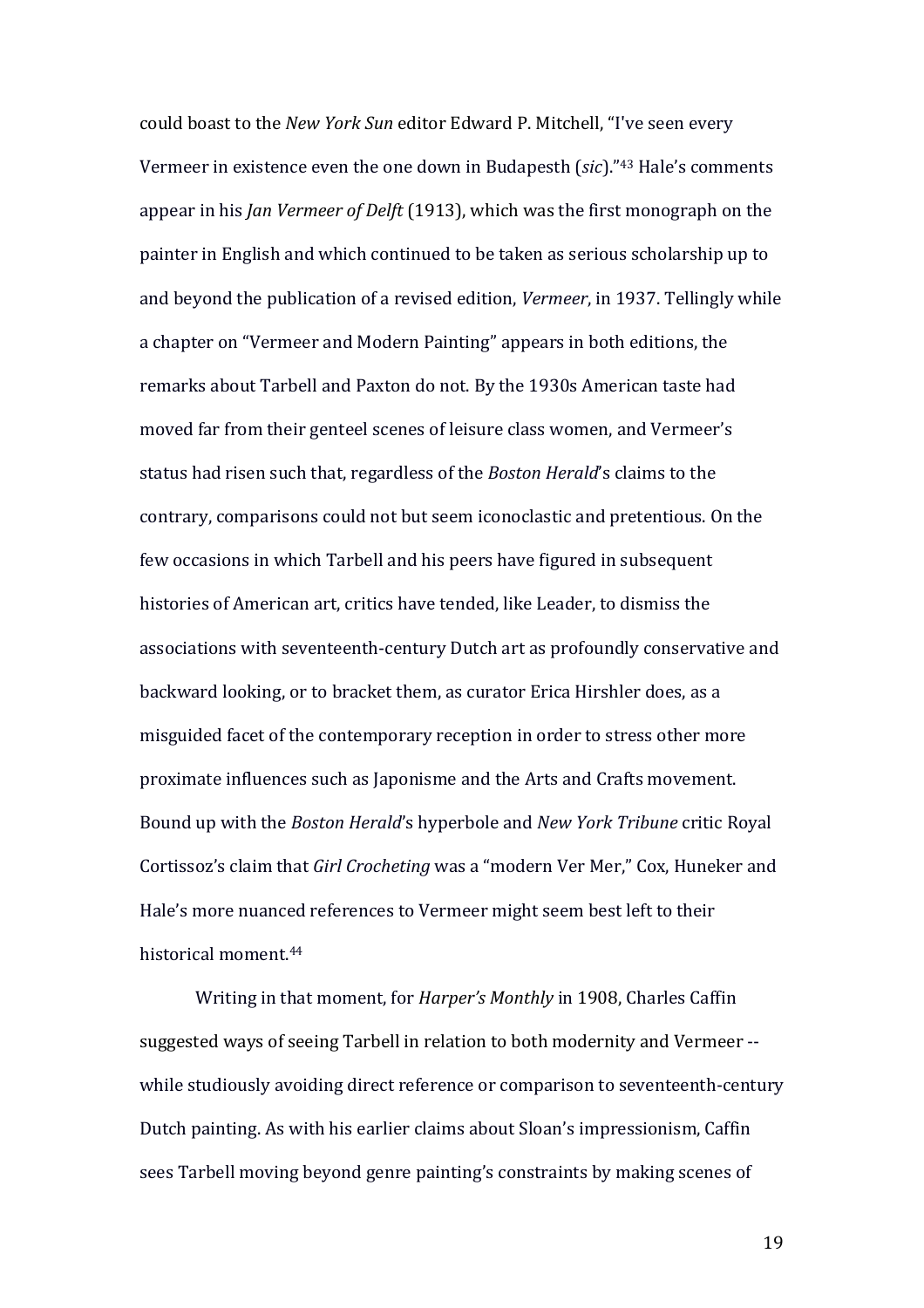everyday life vehicles for aesthetic expression. "We no longer regard them as *genre* in the old sense that their significance is to be calculated by their immediate representation of familiar things," Caffin writes on the page facing a reproduction of *New England Interior*. "It is true that such matters form the ostensible subject of his pictures; but they are merely the necessary substratum of fact upon which his real intention must be built – the fabric of subtle suggestion to one's sense of abstract beauty."<sup>45</sup> As Andrew Hemingway points out, Caffin brought to his popular art writing a strong sense of medium specificity and other ways in which French postimpressionism and critics like Roger Fry were beginning to stake out the terrain of modernism.

But Caffin would title a later book *Art For Life's Sake* (1913), and was also keen to adumbrate Tarbell's relevance to contemporary society. He opens his *Harper's* essay by paraphrasing an editorial in the progressive Christian weekly, *The Independent*, which asked,

what the artists of America are doing toward embodying [current and emerging] ideals. How do they respond to the intense patriotism of the country, to the new religion of humanity in its conflict with disease and crime, to the eager spirit of uplift, to the thousand and one ways in which the modern mind is triumphing anew and more conclusively over matter?<sup>46</sup>

This question is a roll call of Progressive concerns and keywords, the stuff of Theodore Roosevelt's New Nationalism and Herbert Croly's *The Promise of American Life* (1909). Refuting the belief at the root of such inquiry -- that a painter absorbed by beauty and technique has necessarily "retired into a quiet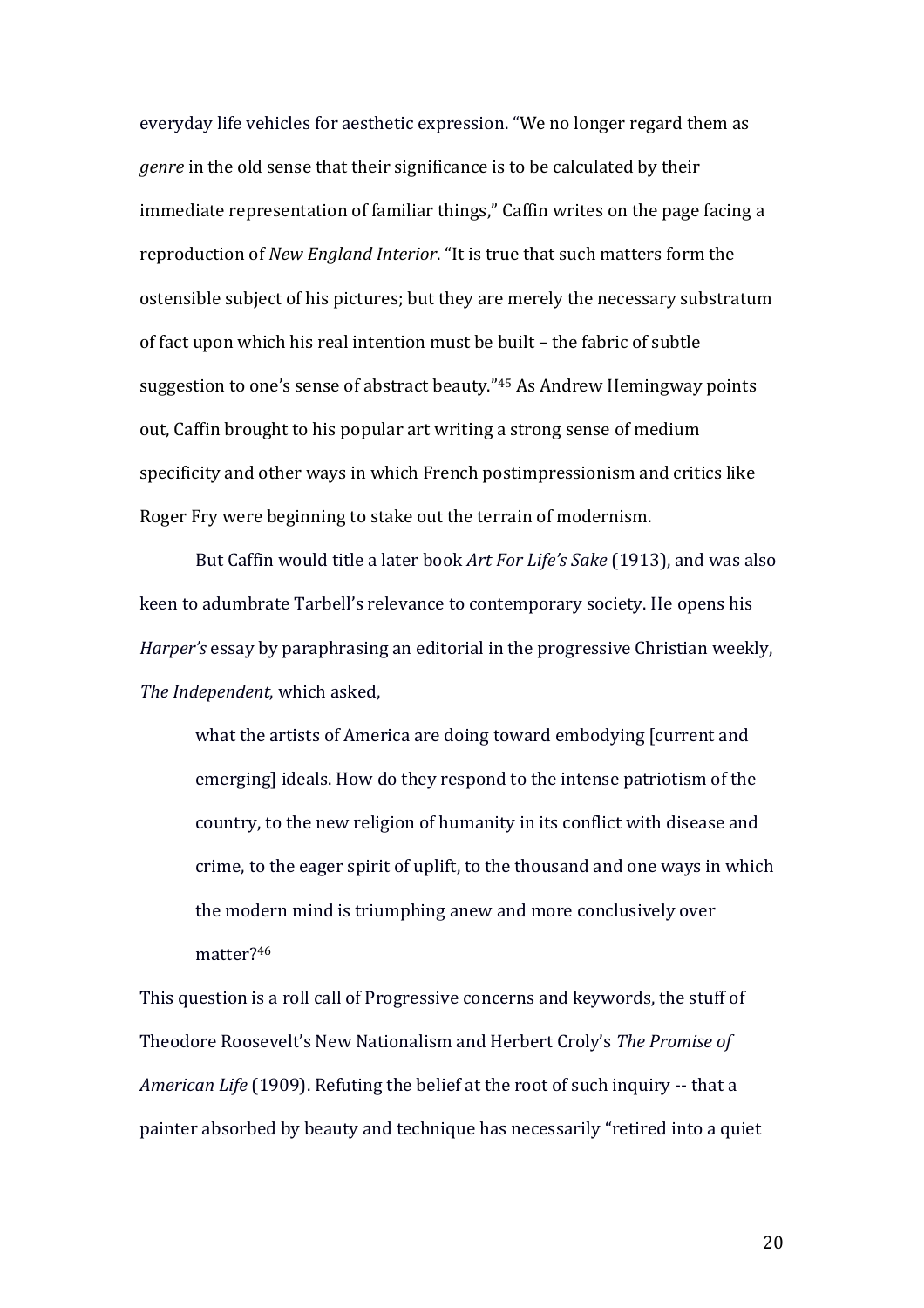backwater, far from the real stream of thought and conduct" -- Caffin sees Tarbell's art as an aesthetic corollary to these ideals.

In a subtle argument, the full sense of which only becomes apparent when read in relation to his other art-writing, Caffin moves back and forth between the aesthetic qualities he finds in Tarbell's painting and what he saw as the dominant values of Progressive America: "For to-day it is the environment in which our form of life exists and the relation of the one to the other that determine not only our own ideals, but those also of the truly modern artist." <sup>47</sup> The vague claims about environment and "form of life" make more sense in the context of Progressive concerns with urban planning and renewal and the City Beautiful movement, about which Caffin had published in *Harper's Monthly* and elsewhere.<sup>48</sup> For Caffin, Tarbell paints "with a rare vision that is keenly sensitive to the most subtle and intangible and fugitive evidences of beauty" and importantly "knows how to unify all these myriad nuances into a chord of complete harmony."<sup>49</sup> This then is the aesthetic corollary to the language in of Progressivism: Croly's *Promise of American Life* sought to rethink "that harmony between public and private interest which must be the object of a national economic system"; John Dewey valued the cultural pluralism that resulted from mass immigration because, "This interactive relationship between things creates unity, and harmony on a higher scale."<sup>50</sup>

Caffin's related writing about Dutch art develops these claims further. In another *Harper's Monthly* essay, published exactly one year later, Caffin introduced Tarbell's friend and fellow Boston School painter, Frank W. Benson, with references to various schools of European painting. He argued that the ideals of contemporary America "come nearer to those of seventeenth-century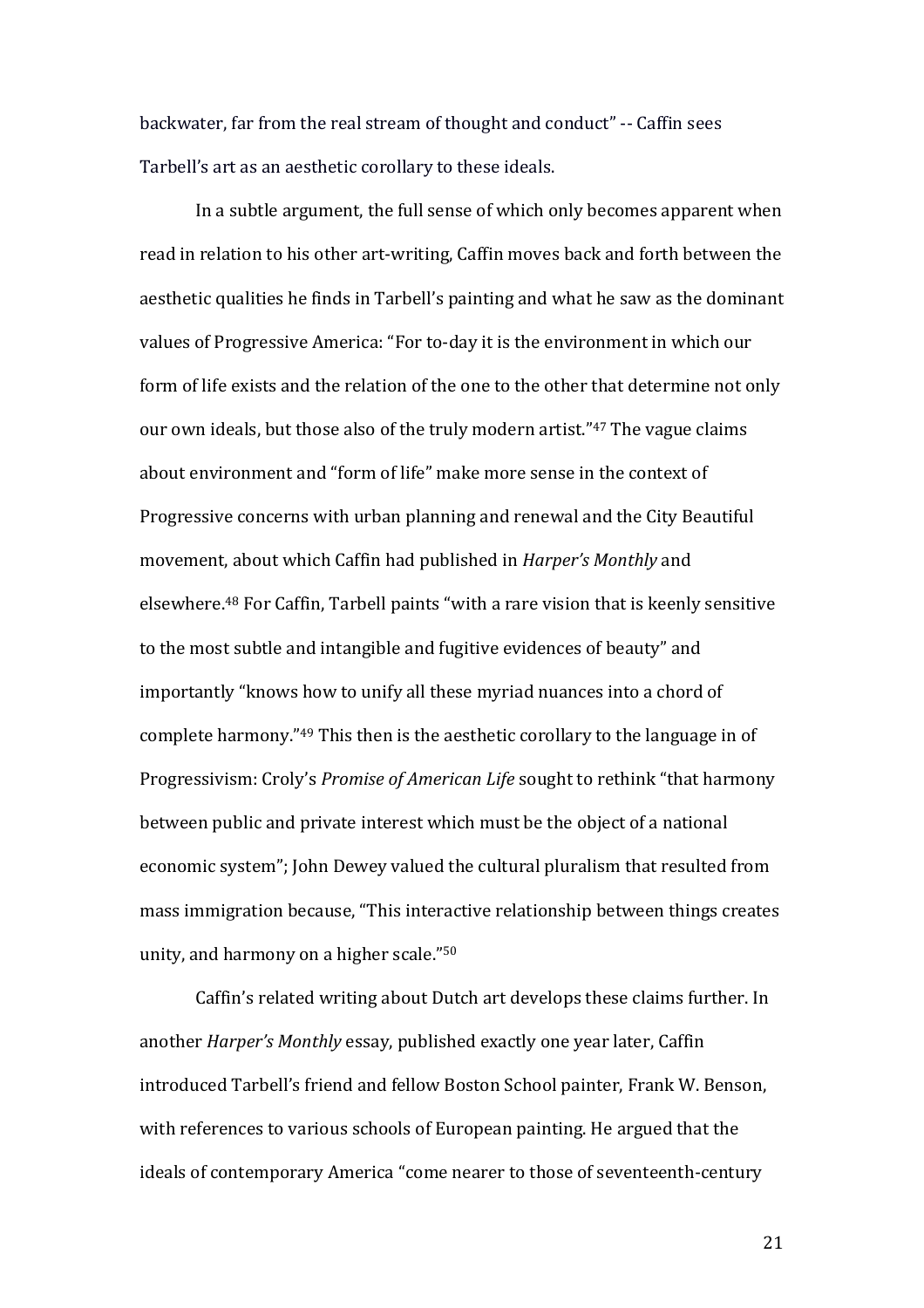Holland than to those of Italy," that the Dutch Republic upheld a "democratic ideal, compact as a crystal" and that "Among the artists in America who are responding to our present-day ideals is Frank W. Benson." A few months later Caffin published *The Story of Dutch Art* (1909), which begins, "To the present and future art of the new republic of the United States of America this story of the art of the old Dutch Republic is dedicated by the author." The parallels drawn here fit a wider cultural phenomenon, coined "Holland Mania" by the historian Annette Stott, wherein revisionist American historians in the nineteenth- and early-twentieth century developed an account of the Dutch Republic as the European antecedent and point of origin for the modern United States. These ideas found expression in the scholarship of John Lothrop Motley but also in the more frivolous form of Walter MacEwan's popular paintings and the "Old Dutch Cleanser" household product trademarked in 1906. "For the modern world dates from the seventeenth century, and its pioneers were the Hollanders of that period," Caffin explains, in a presentist manner that fits both the form of his populist art writing and American progressives' investment in seeing Holland as an alternative antecedent to Britain. "Practically everything that we recognize today as characteristic of the modern spirit in politics, religion, science, society, industry, commerce, and art has its prototype amid that sturdy people." Dutch Republicanism, but also free-thinking, entrepreneurship and cleanliness, were frequent invoked.

A respectful but critical reviewer for *The Nation* observed of *The Story of Dutch Art*, "Mr. Caffin is caught as he frequently is by putting on an equal basis the artist's concrete work and his own inferences as to its spirit."<sup>51</sup> The same observation might be made of his claims about the Boston School painters, which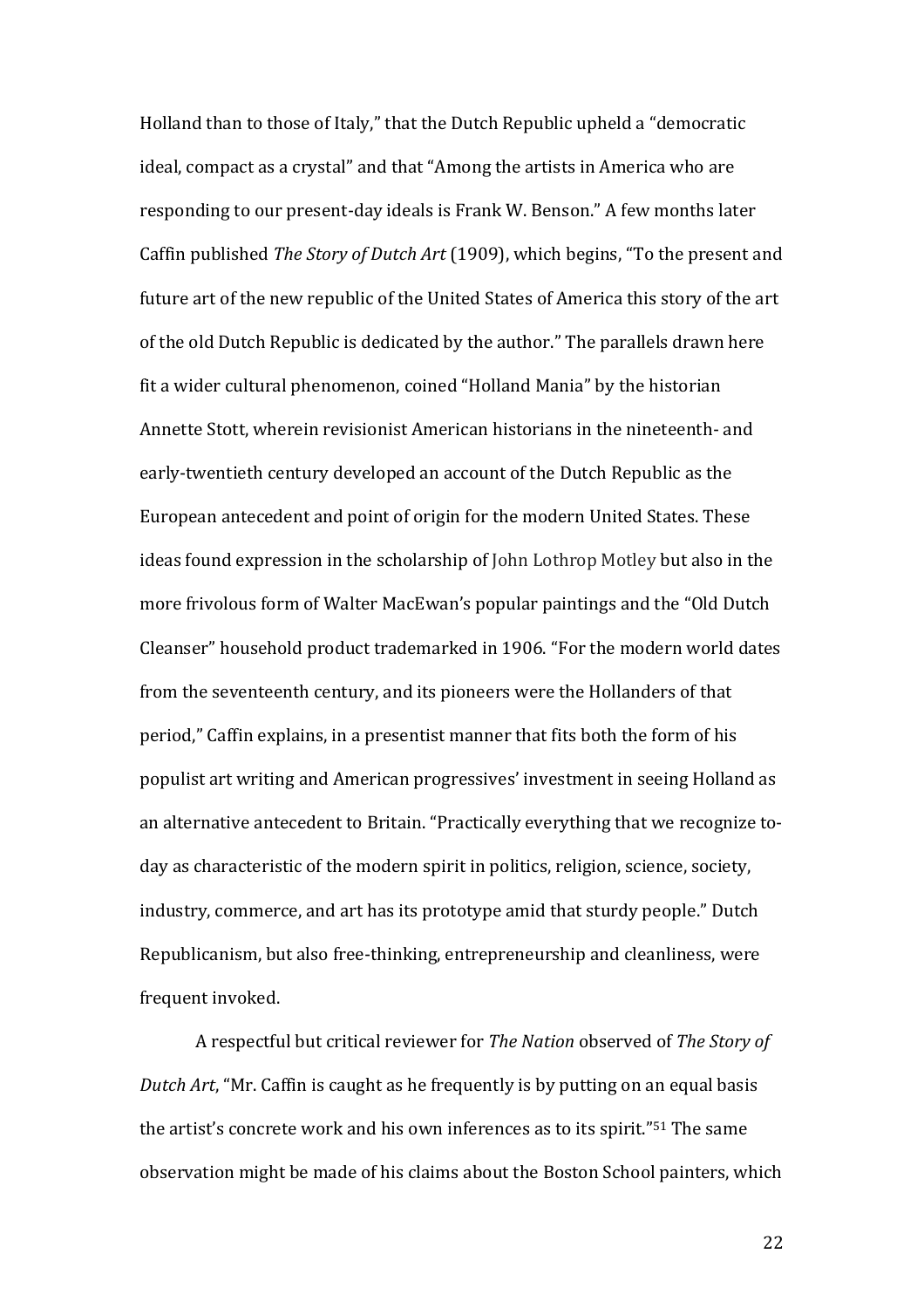in his writing of 1908-09 coalesce with his thoughts on Dutch painting and culture. Tarbell and Benson were residents of the Progressive Boston of Louis Brandeis and William James but there is little sense of dialogue between the Museum School and Harvard. Moreover, Tarbell was an apt representative of what Henry James found to be early-twentieth-century Boston's "inexpressive generation." His credo "why not make it like" appears in the *Boston Herald*'s tribute, recurs in numerous other accounts of the man and his work, and comes to seem like his definitive statement on his art. But Caffin's arguments rest little on how Tarbell and Benson saw their relationship to either seventeenth-century Dutch art or their contemporary America.

Where Moore claims that Terburg and Keene share an analogous approach to their environment -- they would, in the same "conditions" produce the same work -- Caffin creates interwoven analogies between the ideals of the Dutch Republic and progressive-era America and between painters who express those ideals in aesthetic form in each moment. These arguments find fullest and strangest statement in *Art for Life's Sake*, which must be one of the few books to devote equivalent attention to Johannes Vermeer and Frederick Winslow Taylor. It is here that Caffin asserts, "I know no better example of complexity, thus ordered into simpleness by Scientific-Artistic Organization, than the Holland genre picture."<sup>52</sup> By bringing his painting near to such Dutch pictures Tarbell, on a sympathetic viewing, creates works that invoke, acknowledge or call to mind Vermeer. In so doing they do not ask for comparison but for a contemplation of mutual or equivalent aesthetics and ideals. Intended to hang in Boston Brahmin homes, as *New England Interior* was following Catherine Codman's purchase of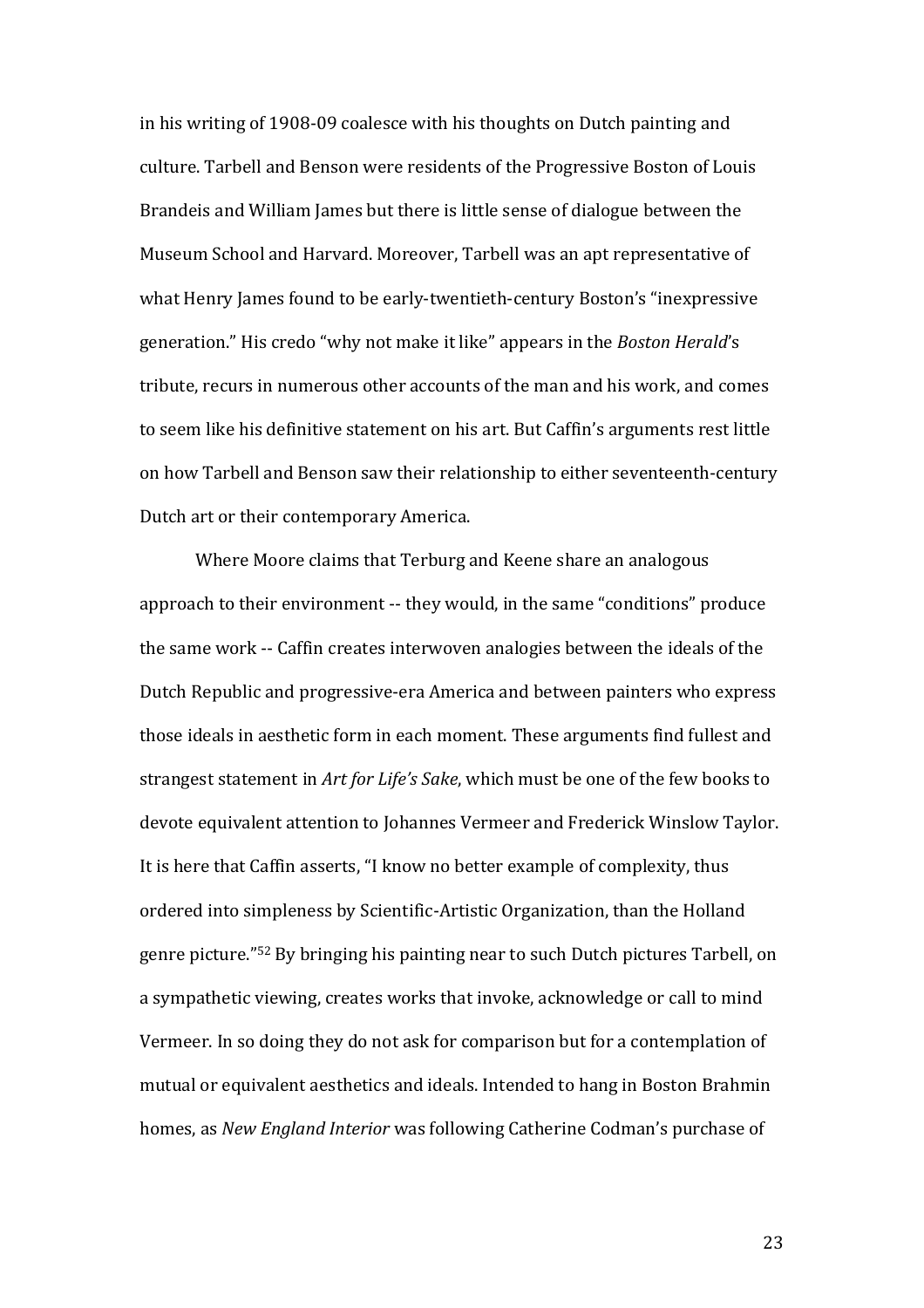the painting, they acknowledge that they shared the city with Vermeer's *The Concert*, and perhaps inflected the way that work could be seen in Boston.

As *The Nation* noted, the publication of Caffin's book on Dutch art coincided with the Metropolitan Museum of Art's 1909 Hudson-Fulton loan exhibition, which, as part of a city-wide celebration of 300-year anniversary of Henry Hudson's "discovery," gathered an array of seventeenth-century Dutch art from the burgeoning collections of wealthy Americans, including Henry C. Frick and J. Pierpont Morgan (but not Isabella Stewart Gardner, whose Vermeer stayed, resolutely, in Boston). The catalogue boasted: "Some little astonishment will no doubt be felt in European art circles that it was possible to assemble in New York one hundred and forty-nine paintings of first importance, among them thirty-seven Rembrandts, twenty Frans Hals, and six Vermeers." <sup>53</sup> The exhibition both expressed and encouraged the feelings of reverence and kinship toward the Dutch Republic that Stott describes in *Holland Mania*. Dutch painting from this period was, curator Wilhelm Valentiner explained in his "Preface," the product of "political freedom," in which "the nation had time and opportunity to occupy itself with the aesthetic expression of newly achieved nationality."<sup>54</sup> The parallels between the Dutch and American "new nations" were underscored by the overall design of the Hudson-Fulton exhibition, in which these paintings were shown alongside a section surveying eighteenth- and nineteenth-century American art.

Critics writing about the exhibition, whether caught up in the spirit of the wider Hudson-Fulton celebrations or convinced by Lothrop's revisionist history, happily claimed Dutch painters as antecedents. In the *New York Tribune*, Royal Cortissoz (who was of Spanish and Caribbean origins) saw that "The light that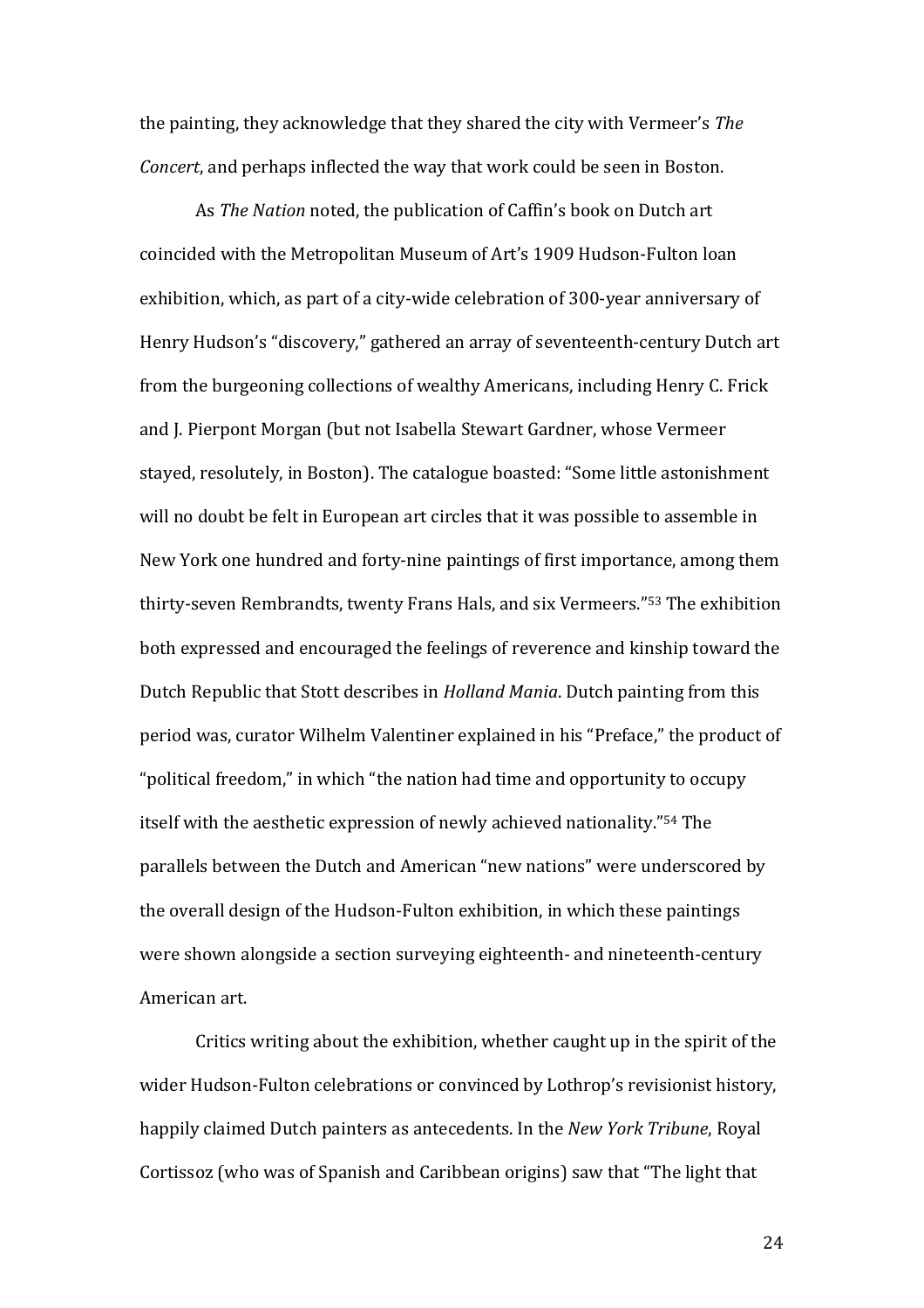suffuses this land of *our ancestors* is gray and cool" (italics added). Writing in *The Craftsman* Natalie Curtis (primarily known for her work as a pioneering ethnomusicologist) quotes George Moore's claim that the "Dutch School" of the seventeenth-century was "entirely original" in its turn to "the most ordinary incidents of everyday life." In Moore's essay, "The Failure of the Nineteenth Century" (reprinted in *Modern Painting*), Dutch artists' engagement with quotidian subjects is attributed to their being "unimaginative, stay-at-home folk" whose "whole country was known to them."<sup>55</sup> The perception of an insular Dutch Republic in contrast to empire-building Britain carried particular currency in the context of early twentieth century America's evolving sense of itself as a republic increasingly imbricated in imperialist incursions in Cuba, the Philippines and elsewhere. More prosaically, Curtis taps into the same associations as Old Dutch Cleanser, to find in the exhibition a rebuke to contemporary standards: "as we think of the dark narrow canyons leading from lower Broadway, with the skyscrapers towering on every side, it seems impossible to believe that those very streets once held the homes of the scrupulous Dutch, who in the old country washed even the outside of their houses three times a week."<sup>56</sup> That the exhibition was of public and art historical significant is apparent from Kenyon Cox's long review, which ran over three separate issues of *Burlington's Magazine*. 57

Curtis urged that the Metropolitan Museum exhibition "must be an artistic event in the life of every American visitor who cannot go abroad," <sup>58</sup> and it certainly provided an opportunity for John Sloan to contemplate the presence of Dutch painting *en masse* in his adopted hometown. He visited the exhibition with his friend, the illustrator George Fox, and, in his diary, described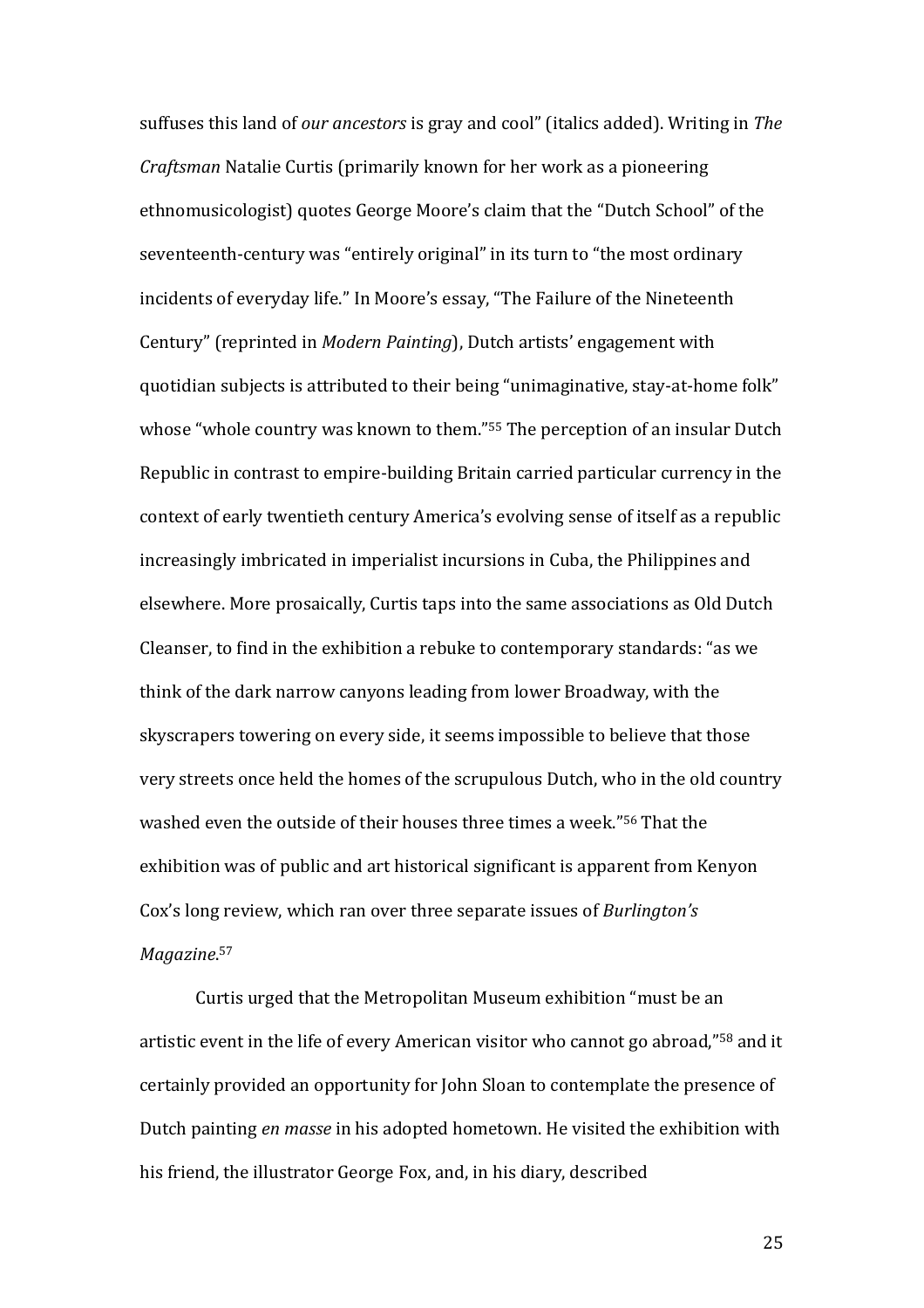A great collection loaned for the most part by private collectors. A number of fine Frans Hals and Rembrandts. Saw again Rembrandt's Finding of Moses, a small oval picture which I had seen in Mr. J. G. Johnson's collection in Philadelphia. A beautiful "flute player" by Hals and "boys singing" by the same artist. Several Jan Steens and many other great

things captured by the money of these American bourgeois riche.<sup>59</sup> It is unsurprising that Sloan mentioned Rembrandt and Hals as both were well known to him and were the most extensively represented painters in the exhibition. But his mention of the five Steens rather than the six Vermeers is significant. Seeing these Steens, and perhaps reading reviews in *The Craftsman*  (which Ashcan School painters knew, and sometimes wrote for or featured in) and elsewhere, may have taken him back to Moore's grouping of Steen, ter Borch and Keene in *Modern Painting*, and he may also have seen parallels with his own art. Cortissoz's review of the exhibition ended in a disparaging assessment of Steen, that may have resonated with Sloan: "Nevertheless, you cannot find delight, a lasting sensation of beauty, in the Dutch Hogarth as you can find it in Vermeer." In an appreciation of his work published in *The Craftsman* early in 1909, Charles Wisner Barrell likened Sloan to Hogarth, and the "American Hogarth" association stuck.<sup>60</sup>

Sloan saw a great deal of art in the galleries of New York City in these years, ranging from the work of contemporaries such as The Ten, to European modern and Old Masters painting, to Japanese ukiyo-e prints, and it was more than likely these encounter with original objects, as with Tarbell and *The Concert*, that spurred and inspired his art. But Sloan was an avid reader too, of both art and literary history and contemporary art commentary. While often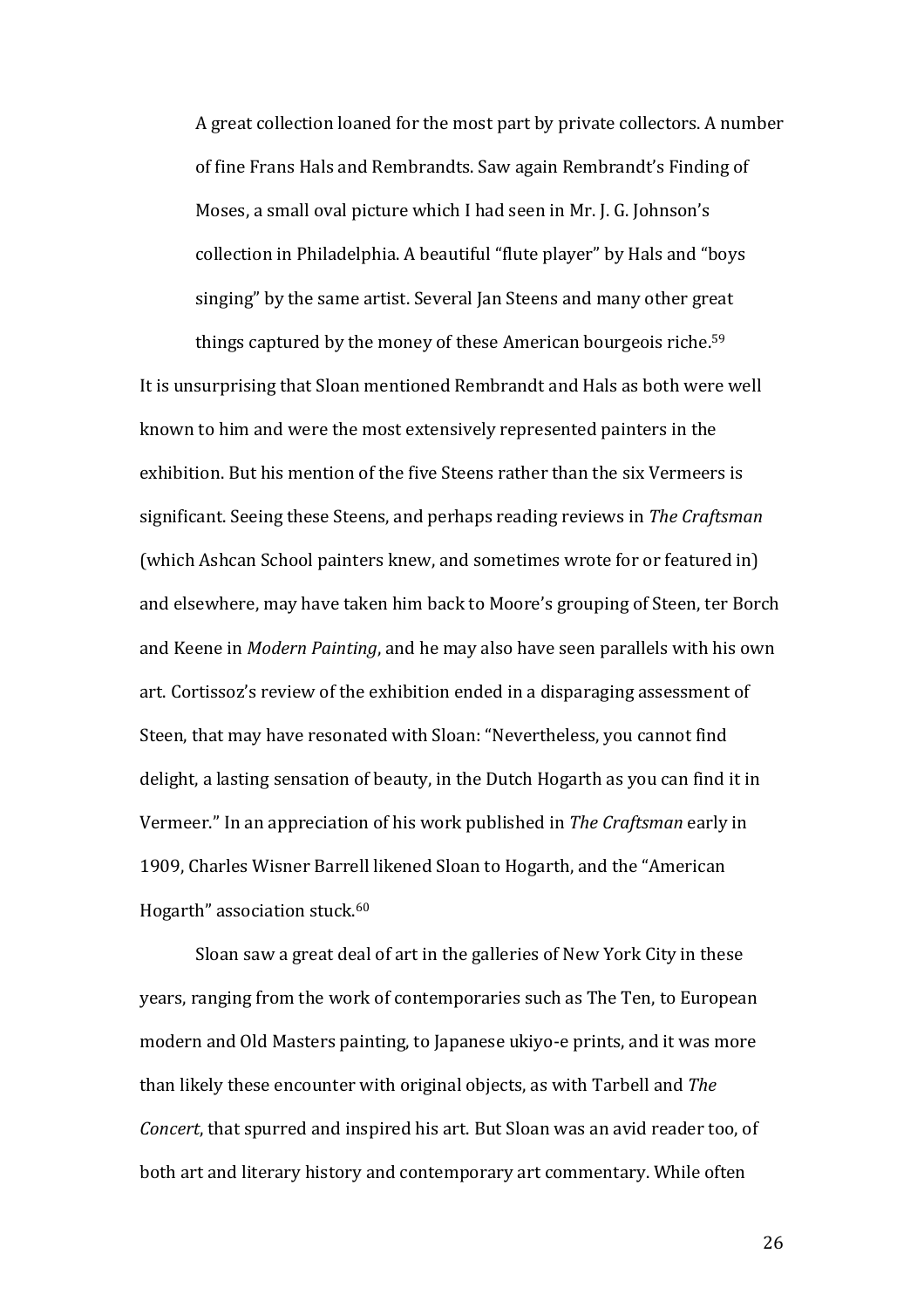dismissive of the newspaper critics -- after reading Cortissoz's "sermon" in the *Tribune* on The Eight's exhibition he concluded he would "rather have the opinion of a newsboy" -- this writing shaped and solidified, in agreement and in opposition, his own thinking. Cortissoz urged his readers to look, in Dutch paintings, at "the heavy frames and honest but quite unemotional physiognomies of the men and women, and at the wholesome, earthy lives they lead indoors and out. What more natural than that the artists dwelling in such an age of sturdy materialism should develop the gifts which go to the making of a realistic picture?" <sup>61</sup> A "sturdy materialism" was among the effects that Sloan would come to pursue in his own painting from around the time of the Hudson-Fulton exhibition.

Sloan was in the habit of visiting the Astor Place Library, often in the company of his friend John Butler Yeats, to research illustrations he was producing for magazines and to read about art. His May 25, 1910 diary records one such visit, on which he "looked at a few numbers of the Burlington Magazine. Was much interested in the work of Cézanne." Maurice Denis's long article, introduced and translated by Roger Fry, ran concurrently with the second and third installments of Kenyon Cox's Hudson-Fulton exhibition review, which included reproductions of three "Vermeers" and a Jacob Ruysdael landscape. Cox's third review groups Pieter de Hooch, Nicholas Maes, Adriaen and Isack Van Ostade, Steen and ter Borch as "minor" painters and -- with Cortissoz but in contrast to Moore -- sees them as fine craftsmen but not great artists like Rembrandt, Hals and Vermeer.<sup>62</sup> Sloan in that moment -- browsing a Londonbased art magazine in a library built and bequeathed by one of the old Dutch New York families; reading at length about French postimpressionist painting;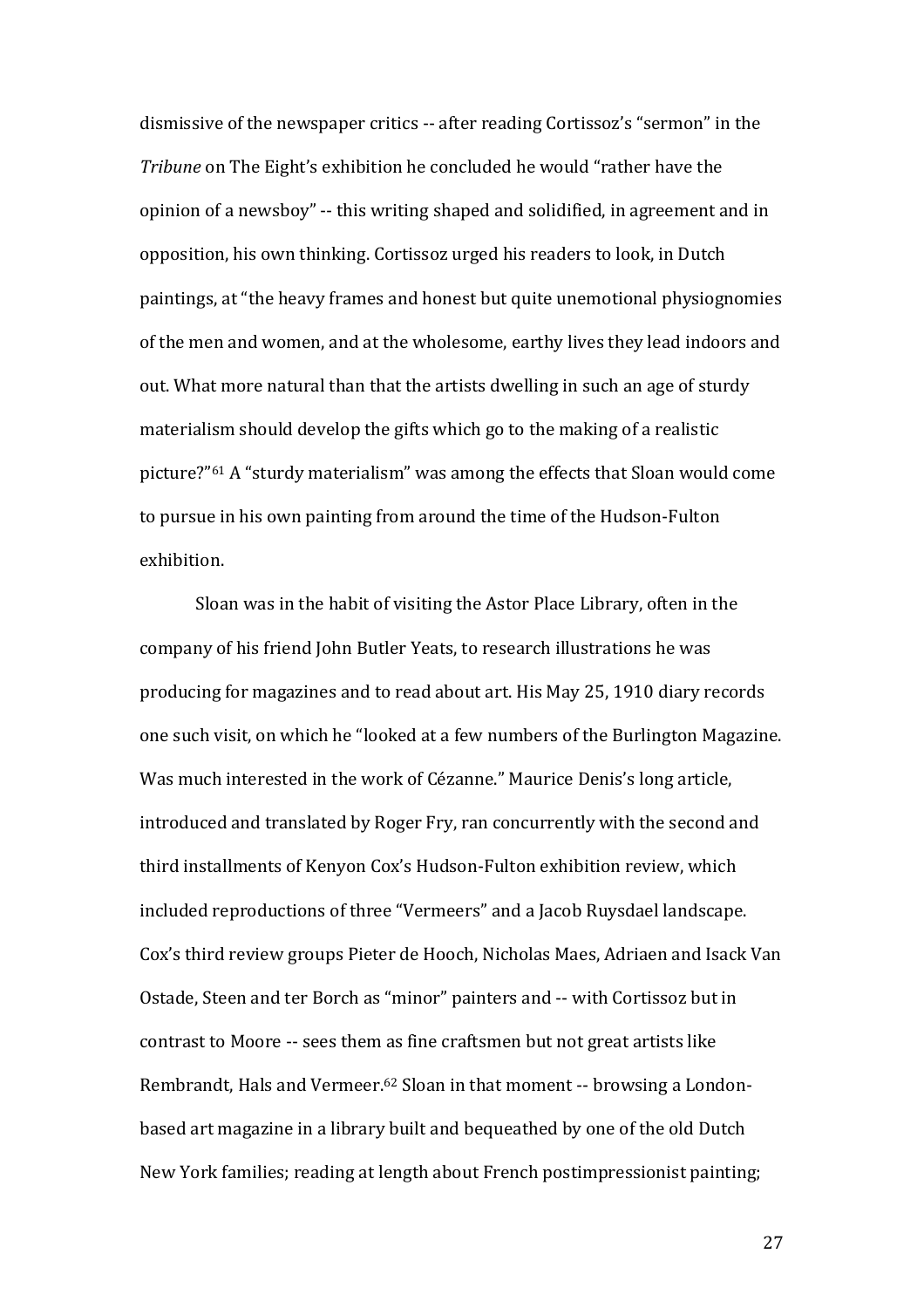and re-seeing, even if he did not stop to read the accompanying article by an American critic, the seventeenth-century Dutch paintings he had been taken by the previous autumn -- was immersed in currents of transatlantic and transhistorical exchange. Indeed, Roger Fry emphasizes modern painting's relationship to the art of the past in brief remarks on two of the paintings illustrated, *The Bathers* and *The Satyrs*. Here Cezanne "takes the old traditional material of the nude related to landscape" but while "keeping quite close within the limits established by the old masters, gives it an altogether new and effective value."<sup>63</sup> This moment gave rise to Sloan's most "Dutch" painting.

"Started today on a subject I have had in mind for some days, the scrub women in the Astor Library" wrote Sloan in his June 1 diary entry. "Got the idea when there with Yeats last week." *Scrubwomen, Astor Library* (fig. 4, 1910-11) describes a richer, more complex interior architecture than that afforded by Sloan's familiar terrain of single room tenements and cheap cafes. Three women exchange seemingly jovial words as one, on her hands and knees, scrubs the highly polished floor while her companions, carrying buckets and brooms, turn to ascend the spiral staircase. The women occupy a dim-lit, enclosed foreground space beneath the library's mezzanine balconies, which gives out into the large, light-filled reading room. Here three figures slump and recline around a table scattered with books. Art historians Robert Snyder and Rebecca Zurier note the painting's Dutchness: "The architectural setting and harmonious golden tone, evocative of Dutch interior scenes with housewives, almost make the scrubwomen's work seem pleasant, if not easy." <sup>64</sup> Given Sloan's proximity in this moment to Steen and ter Borch (and Maes and de Hooch), in whose compositions apertures contrast interior spaces of domestic labor -- often the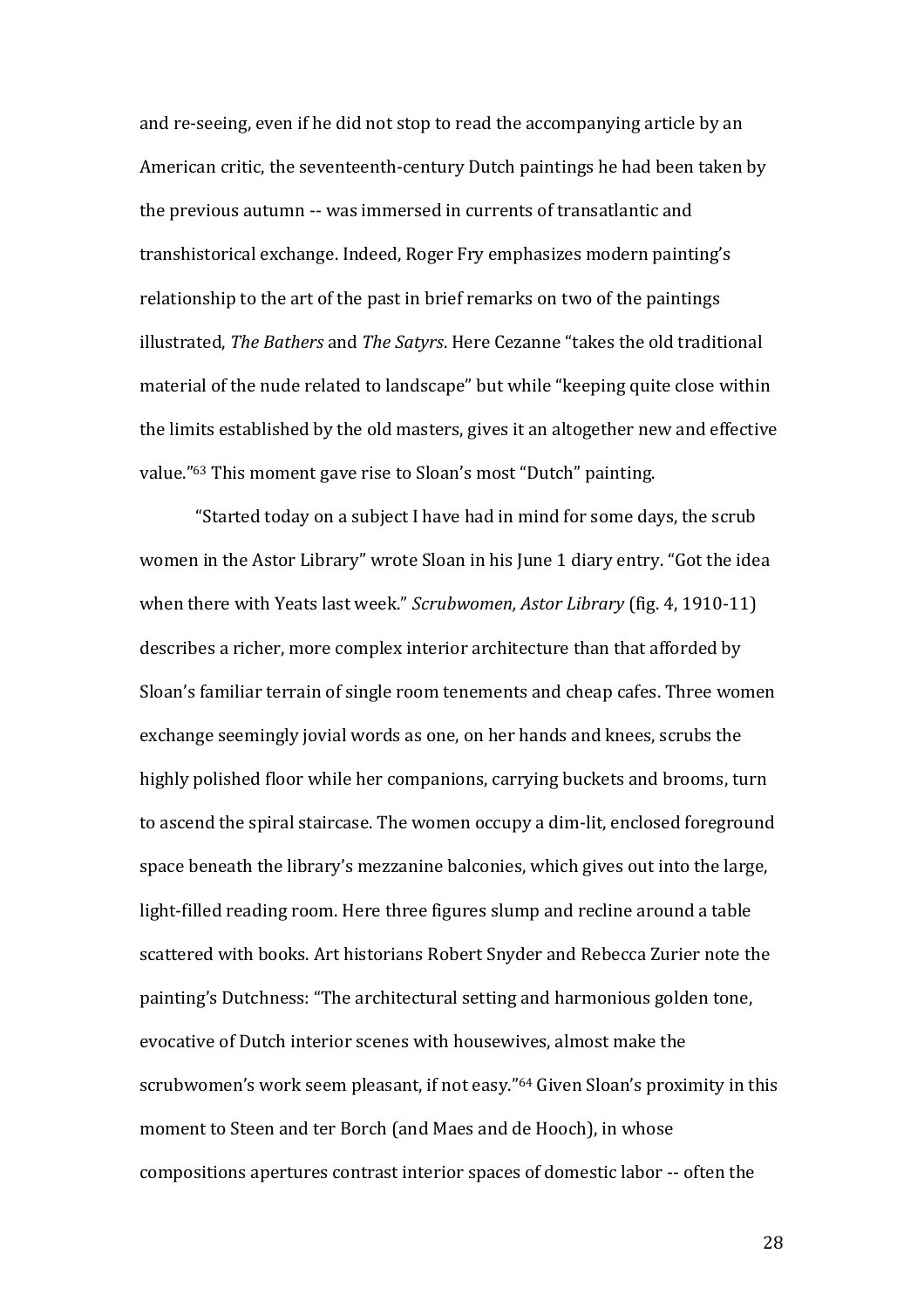famed Dutch scrubbing and cleaning of the early-twentieth-century imagination - - with exterior spaces and sites of leisure, this seems like more than a general evocation. For example, de Hooch's *The Bedroom* (1658/60), lent by Widener to the Hudson-Fulton exhibition, positions a women folding bedding in the right foreground of a dim-lit room and a playful child in the doorway that lets into increasingly bright interior and courtyard spaces. Consciously positioned within this tradition, Sloan's ambivalent scene -- who among the jovial scrubwomen and reclining readers is at work and who is at leisure? -- is imbued with both depth of allusion and license for playful interpretation.

Sloan's diary records his daily progress on the painting. On the fourth day he, "Went over the whole picture of the 'Scrub women in the Library,' brought it up in key." (June 4) The "harmonious golden tone" identified by Snyder and Zurier was thus a conscious choice or revision, which moved Sloan away from the dark palette he and Henri inherited from Manet. Sloan worked intensively on the painting in June 1910, showed it to an approving Henri in October, and then worked it some more in March 1911. Henri, who in the spirit of Parisian impressionism urged his students to paint quickly -- "Do it all in one sitting if you can. In one minute if you can" -- liked to pun on "Sloan" and "slow," but this was an unusually extended process. In an uncharacteristically expressive utterance, Tarbell, when asked, "how long it would take him to make a picture as he wished it to," responded, "Oh, about a hundred years."<sup>65</sup> Again, slow, meticulous painting moved Sloan and Tarbell away from impressionism and at least a little nearer to Vermeer, whose famously slender body of work was often attributed to painstaking craftsmanship. In an article for *Harper's Weekly* published in November 1913, John Butler Yeats, who was present at the painting's inception,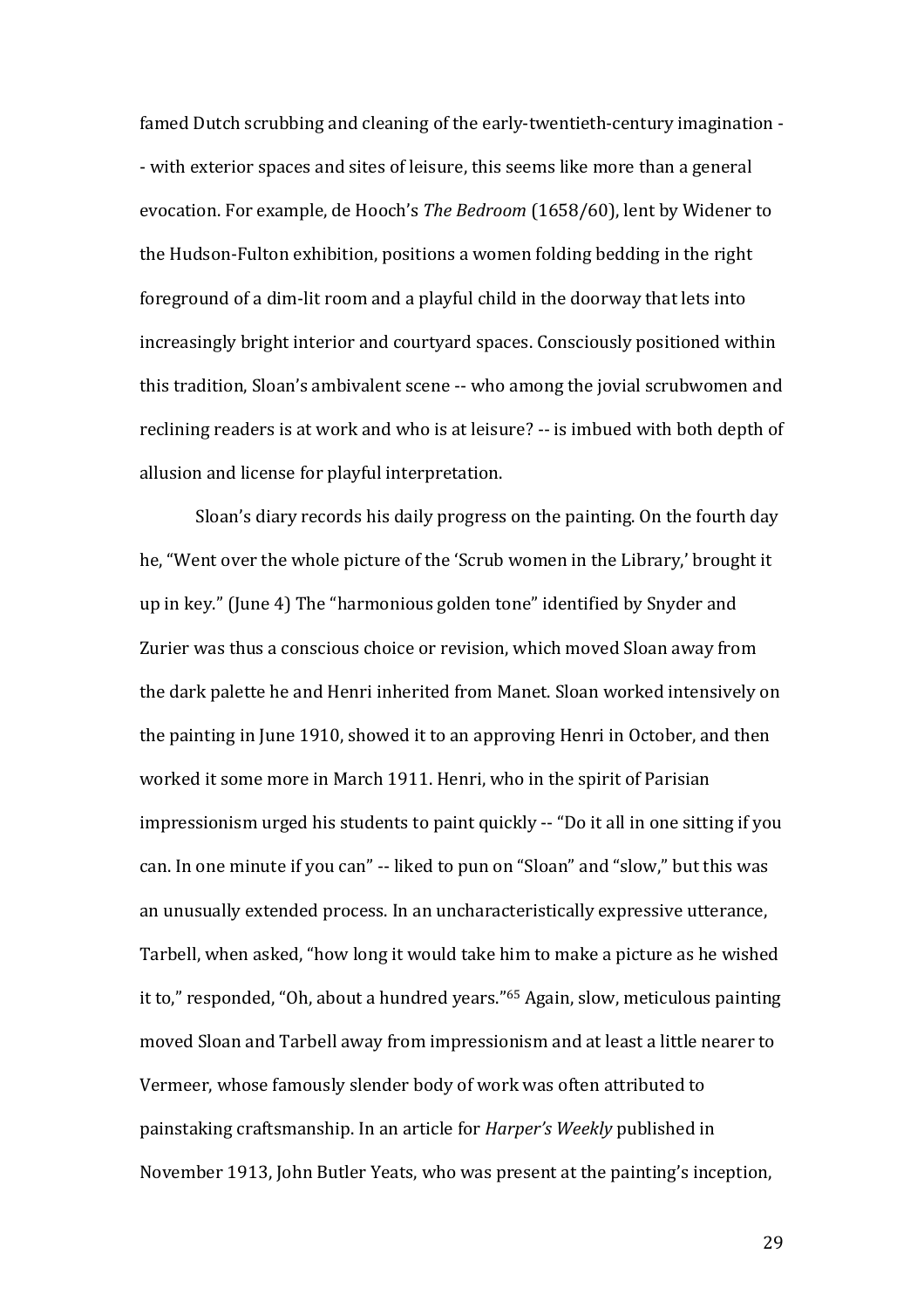asked of *Scrubwomen, Astor Library*, "Why does this picture interest anyone: What is the charm of this sad colored arrangement in brown? Is it the old women or the two (*sic*) readers? Or the walls lined with books or the atmosphere made thick, as one fancies, by the dust of so many mouldering volumes: Are we looking at a picture of silence made visible? I cannot say."<sup>66</sup> The painting's sense of agedness and pathos, its uncertain hold on the interests of his contemporaries, its difference from the passing show of *Easter Eve* just two years earlier, all might stem from Sloan's commune with old Dutch pictures.

Painting in this way attuned Sloan to thinking slowly about the life around him that was not fleeting and ephemeral but rather rooted and cyclical. The scrubwomen, as he must have noticed on his repeat visits to the library, scrubbed everyday. *Scrubwomen, Astor Library* instigates a series of paintings, including *A Woman's Work* (1912), *Sunday, Women Drying Their Hair* (1912), and *Sun and Wind on the Roof* (1915), that depict with varying degrees of meticulousness, New York women at their regular chores and routines. The first of these paintings makes overt Sloan's attention to the ceaseless nature of domestic labour, and in its title, offers another kind of connection to Dutch genre paintings, which often drew their themes and allusions from proverbial wisdom:

Man may work from sun to sun,

But woman's work is never done.

Seen in light of this proverb the rigged up clothesline create a circuit of work; the shadow passing across the courtyard charts the passage of the working day; and the fire escape ladders become symbols of 'escape'. Such interpretative possibilities return Sloan to precisely the kind of anecdotal or proverbial genre painting that Caffin sought to distance him from, that George Moore railed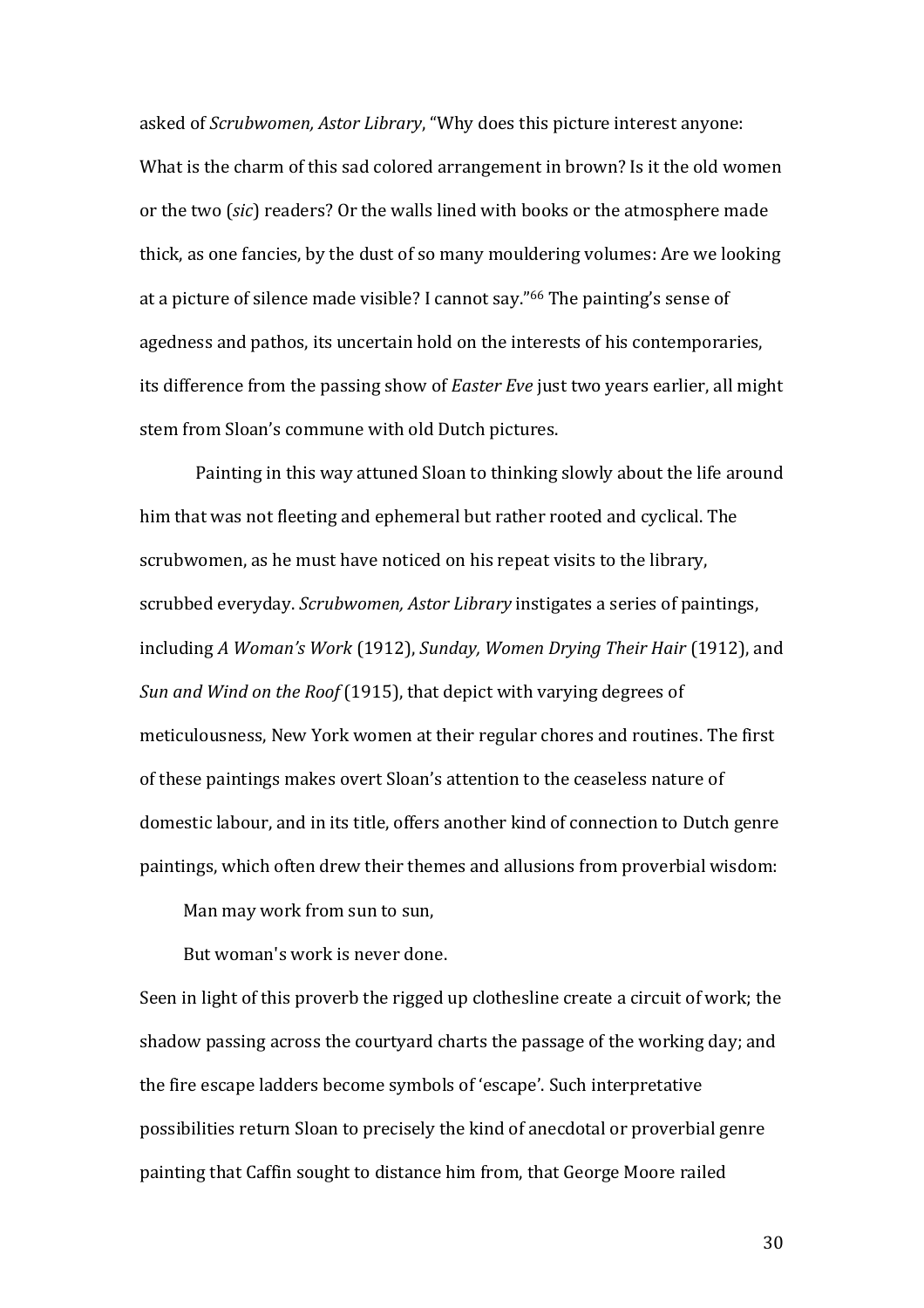against at various points in *Modern Painting*, and that later modernist critics including Fry and Clement Greenberg would identify as the antithesis of medium specificity.

Tarbell and Sloan learned a lot from looking at and thinking about Dutch pictures. In the terms of what would become canonic modernism they perhaps took the wrong lessons, veering dangerously close to imitation and nostalgia; towards replicating the archaism rather than abstracting the essence of past masters. The *Burlington* article on Cezanne that caught Sloan's attention and led him to proclaim, "A big man this. His fame is to grow," pointed towards another way with masters and classics in which their values and qualities might be reimagined in wilder, freer, less illusionistic idioms. But other stories about twentieth-century (American) painting recuperate Sloan at least. The turn from an impressionist concern with light to a "Dutch" sense of soil (place, home, local character) made Sloan an important precedent for the celebration of the "American Scene" in the 1920s and 1930s. That rhetoric, of "100% Americanism," tended to elide the Ashcan School's cosmopolitanism but valorised their feeling for and commitment to New York City. Tarbell's overt allusion to European precedent made him a difficult fit for nationalistic narratives of American art. A twenty-first-century openness to pastiche (or "knowing imitation") as a way of making meaning help us to see the potential in painting "near Vermeer."

 $\overline{a}$ 

<sup>1</sup> George Moore, *Modern Painting* (London: Walter Scott, 1893) 215.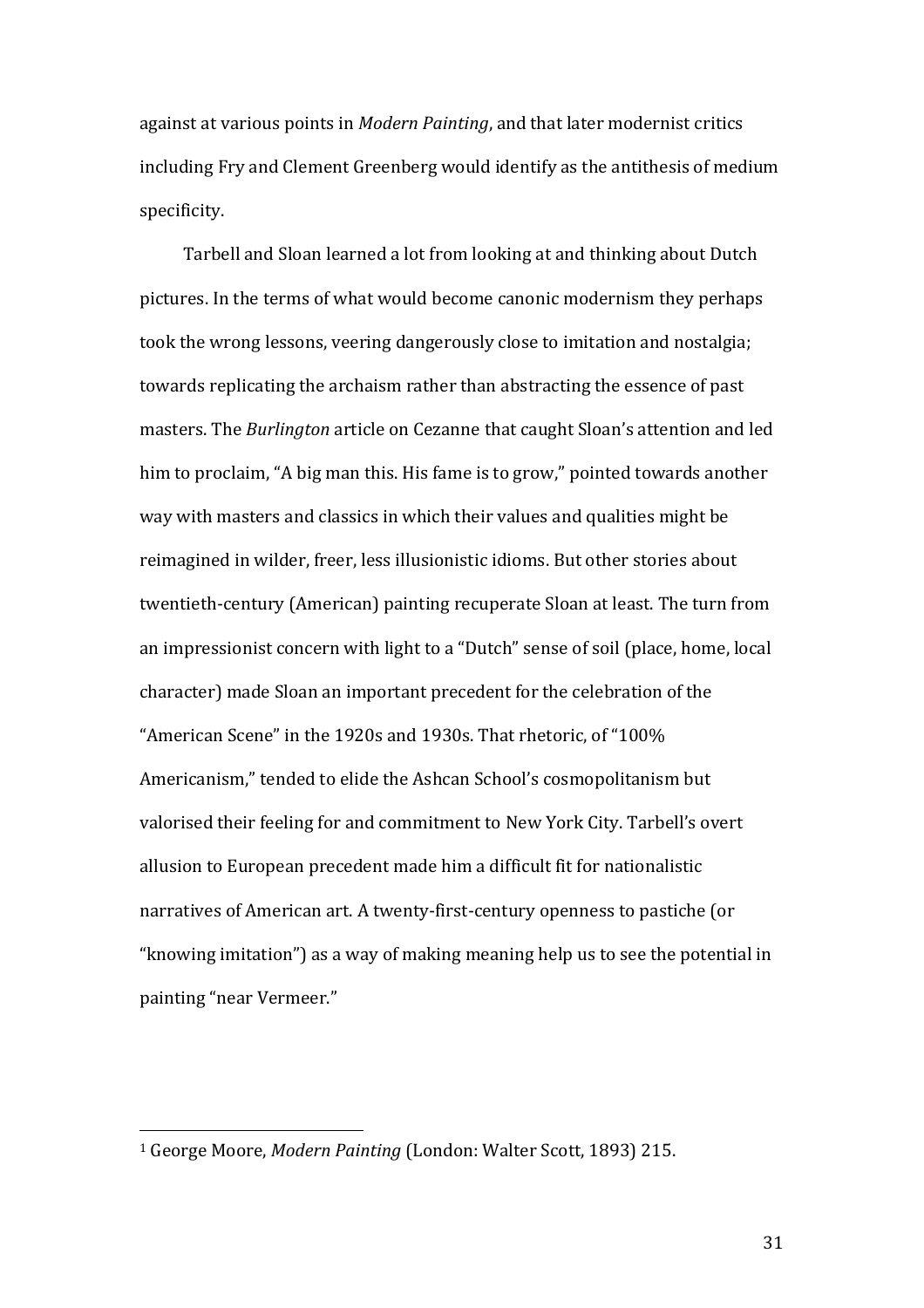$\overline{a}$ <sup>2</sup> Charles H. Caffin, *Art For Life's Sake* (New York: The Prang Company, 1913) 225.

<sup>3</sup> Alexandra Harris, *Romantic Moderns: English Writers, Artists and the Imagination from Virginia Woolf to John Piper* (London: Thames & Hudson, 2010). For further discussions of modernist revivalism see, Donna Cassidy, *Marsden Hartley: Race, Region, and Nation* (Lebanon, NH: UP of New England, 2005).

<sup>4</sup> Richard Brettell, "Impressionism and Nationalism: The American Case" in *American Impressionism: A New Vision, 1880-1900* (New Haven: Yale University Press, 2014) 15-21 15

<sup>5</sup> Bernard Perlman, *Painters of the Ashcan School: The Immortal Eight* (New York: Dover, 2012) 45; Rebecca Zurier, *Picturing the City: Urban Vision and the Ashcan School* (Berkeley: University of California Press, 2006) pp 112-16; John Loughery, *John Sloan: Painter and Rebel* (New York: Henry Holt, 1995) 35. <sup>6</sup> On Sloan's localism see Heather Campbell Coyle and Joyce K. Schiller, *John* 

*Sloan's New York* (New Haven: Yale University Press, 2007) pp; Jennifer Parsons??

<sup>7</sup> Sloan's diary mentions *The Lake* (1905) on 13 and 15 February 1907 and *Memories of My Dead Life* (1906) on May 26 and June 8 1907. All references are to the unpublished version of the Diary transcribed and annotated by Judith O'Toole and based on originals in Delaware Art Museum's John Sloan Manuscript Collection.

<sup>8</sup> Moore, *Modern Painting*, 215-16.

<sup>9</sup> John Sloan, The Gist of Art () 2, xi.

<sup>10</sup> Moore, *Modern Painting*, 216.

<sup>11</sup> Quoted in Robert Stephen Becker, "George Moore: Artist and Art Critic," *Irish Arts Review* (1984-1987), Vol. 2, No. 3 (Autumn, 1985), pp. 49-55 49

<sup>12</sup> Charles Keene, *In the Honeymoon*, in *Punch, or the London Charivari*, 93 (20 August 1887) 75; FAS publication?

<sup>13</sup> Harvey J. O'Higgins, "The Steady," *McClure's Magazine* (August 1905) 399-405. <sup>14</sup> Hippolyte Taine, *Art in the Netherlands*, trans J Durand (New York: Leypoldt & Holt, 1871).

<sup>15</sup> Kendall Johnson, *Henry James and the Visual* (Cambridge: Cambridge University Press, 2007) 27.

<sup>16</sup> John Sloan, *Diary*, 1, 15, 21 and 23 August 1908.

<sup>17</sup> Taine, *Art in the Netherlands*, 185

<sup>18</sup> Moore, 96

<sup>19</sup> Becker, "George Moore," 54-55

<sup>20</sup> Charles H. Caffin, *The Story of American Painting* (New York: Frederick A.

Stokes Company, 1907) 373.

<sup>21</sup> Caffin, *American Painting*, 94, 373-4.

<sup>22</sup> Andrew Hemingway, "American Art Pre-1940 and the Problem of Art History's Object," *Internationalizing the History of American Art*, Barbara Groseclose and Jochen Wierich eds. (University Park PA: The Pennsylvania State University Press, 2009) 63.

<sup>23</sup> John Sloan, *Diary*, 19 December 1907.

<sup>24</sup> Guy Pene Du Bois, *Artists Say the Silliest Things* (\*\*) 146.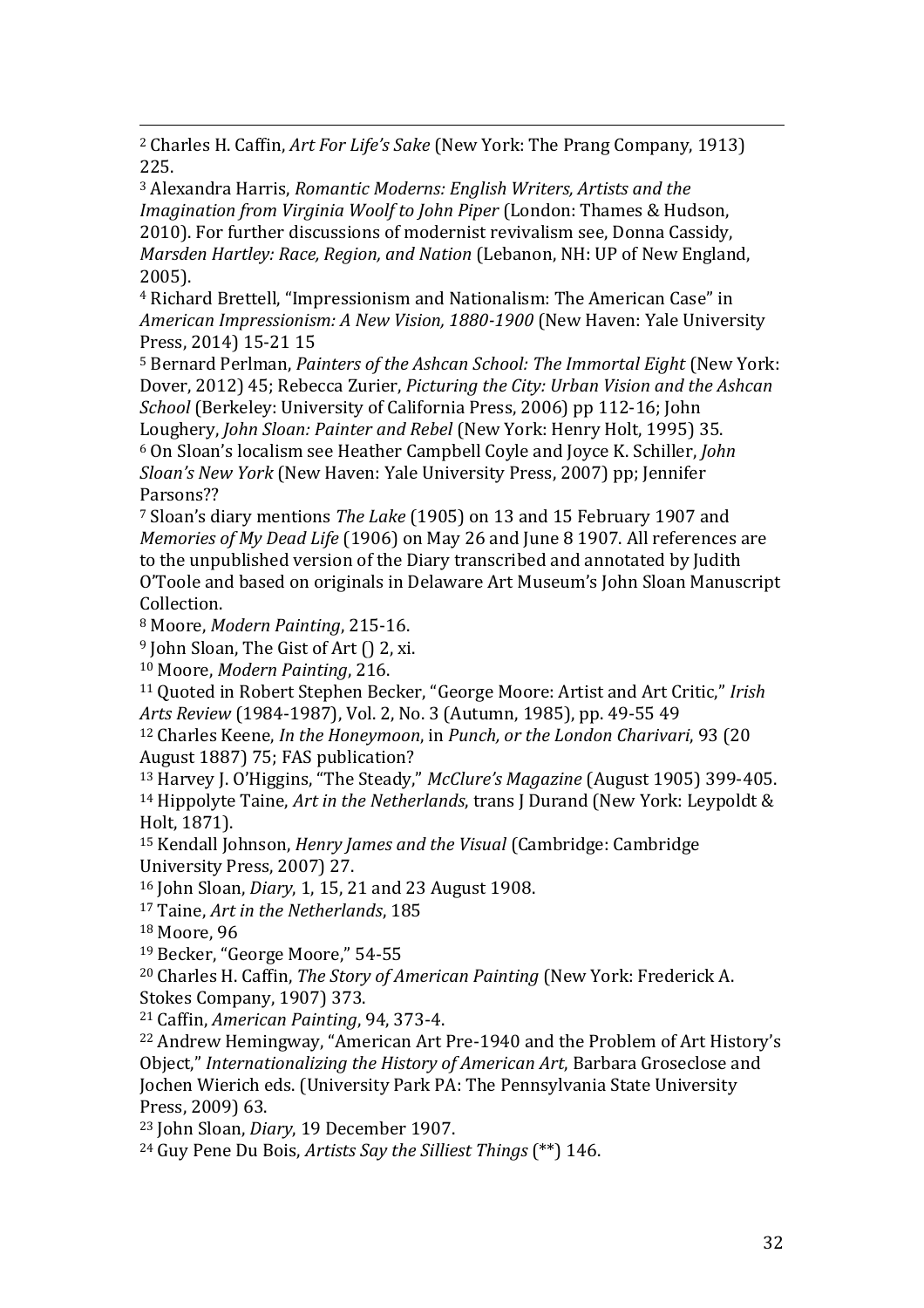$\overline{a}$ <sup>25</sup> Frank Jewett Mather, "Status of Genre Painting," *New York Evening Post* (February 4, 1907): 8. The column is unsigned but the column was reprinted three days later in *The Nation*, with which Mather was also closely associated and the phrase "brooding quality" recurs in his 1910 assessment of the Ashcan School (quoted in Howard Wayne Morgan, *Keepers of Culture: The Art-thought of Kenyon Cox, Royal Cortissoz, and Frank Jewett Mather, Jr.* [Kent OH: Kent State University Press, 1989] 123).

<sup>26</sup> John Sloan, Diary, 8 November 1906.

<sup>27</sup> "The Best Picture in America," *Boston Sunday Herald* (9 December 1906) Magazine Section.

<sup>28</sup> James Gibbons Huneker, "Ten American Painters," in *Americans in the Arts: Critiques by James Gibbons Huneker*, Arnold T. Schwab ed. (New York: A. M. S. Press, 1985) 554.

<sup>29</sup> Kenyon Cox, "The Recent Work of Edmund C. Tarbell," *Burlington's Magazine for Connoisseurs* 14.70 (Jan 1909) 254-255+258-60, **259**

<sup>30</sup> Ivan Gaskell, *Vermeer's Wager: Speculations on Art History, Theory, and Art Museums* (London: Reacktion Books, 2000) 222.

<sup>31</sup> Bernice Kramer Leader, "The Boston School and Vermeer," *Arts Magazine* 55.3 (1980): 172-176.

<sup>32</sup> Mark Rennella, *The Boston Cosmopolitans: International Travel and American Arts and Letters* (New York: Palgrave MacMillan, 2008) 164

<sup>33</sup> Henry James, *The American Scene* (London: Chapman and Hall, 1907) 252, 255. <sup>34</sup> On James and Vermeer see Adeline R. Tintner, "James Discovers Jan Vermeer

of Delft," *Henry James Review* 8.1 (Autumn 1986) 57-70.

<sup>35</sup> Beverly Haviland, *Henry James's Last Romance: Making Sense of the Past and the American Scene* (Cambridge: Cambridge University Press, 1997)

<sup>36</sup> Trevor Fairbrother, *The Bostonians: Painters of an Elegant Age, 1870-1930* (Boston: Museum of Fine Arts, 1986) 92 n95. Douglas Shand-Tucci, *The Art of Scandal: The Life and Times of Isabella Stewart Gardner* (New York:

HarperCollins, 1997) cites several instances of Gardner's disdain for Boston School painters.

<sup>37</sup> Oral history interview with S. Morton Vose, 1986 July 24-1987 April 28, Archives of American Art, Smithsonian Institution

<http://www.aaa.si.edu/collections/interviews/oral-history-interview-smorton-vose-12367>

<sup>38</sup> Kenyon Cox, "The Recent Work of Edmund C. Tarbell, The Burlington Magazine for Connoisseurs 14.70 (January 1909) 259.

<sup>39</sup> Huneker "Ten American Painters," 556, italics added.

<sup>40</sup> Philip L. Hale, *Jan Vermeer of Delft* (Boston: Small, Maynard and Company, 1913) 230

<sup>41</sup> Annette Stott, *Holland Mania: The Unknown Dutch Period in American Art and Culture* (Woodstock, NY: The Overlook Press, 1998) 108.

<sup>42</sup> Huneker "Ten American Painters," 554.

<sup>43</sup> James Huneker, *Letters of James Gibbons Huneker*, Josephine Huneker ed. (New York: Charles Scribner's Sons, 1922) 142-3.

<sup>44</sup> Erica E. Hirshler, "'Good and Beautiful Work': Edmund C. Tarbell and the Arts and Crafts Movement," in Susan Strickler et al, *Impressionism Transformed: The*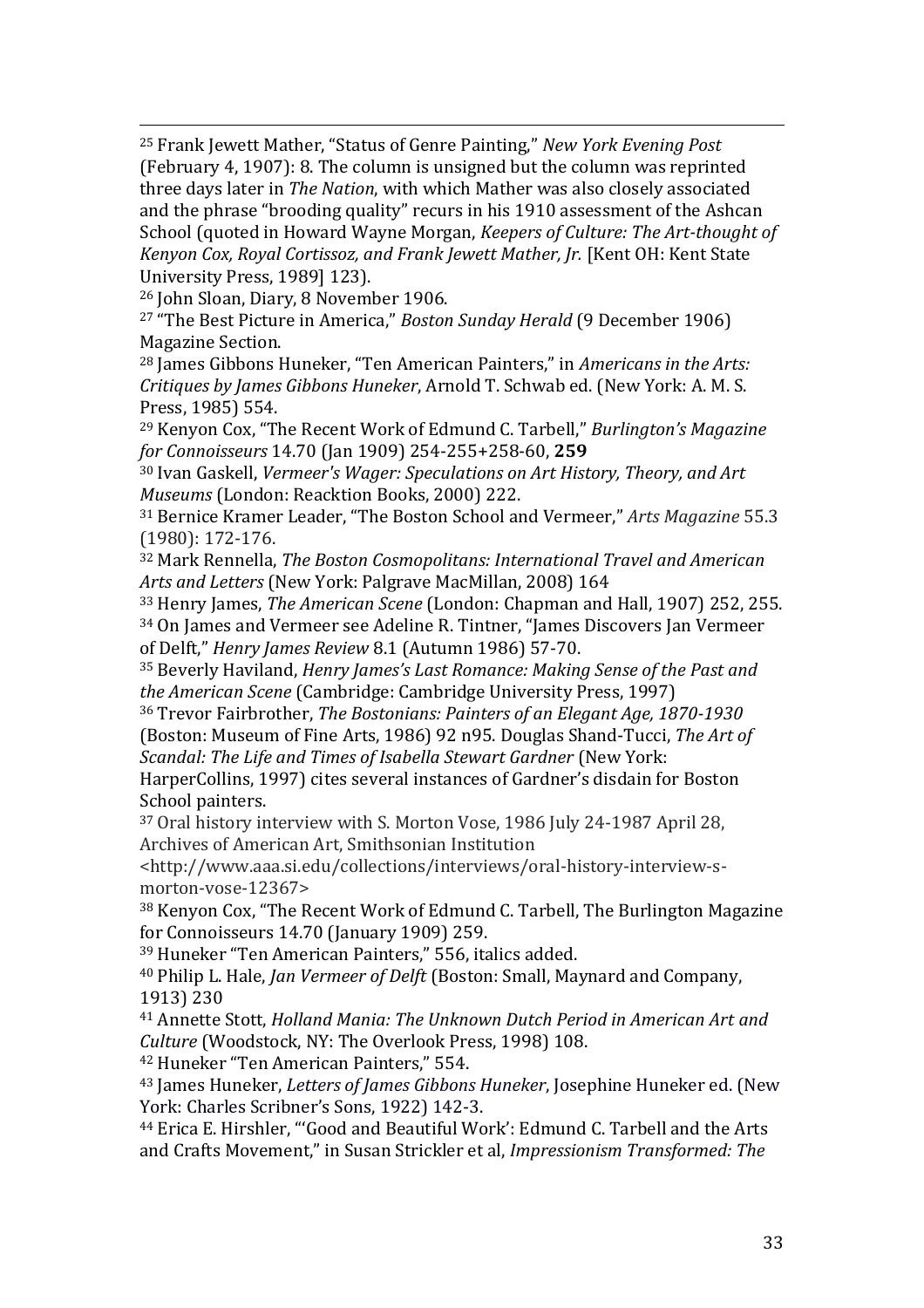$\overline{a}$ *Painting of Edmund C. Tarbell* (Manchester, NH: Currier Gallery of Art, 2001). Cortissoz quoted in Hirshler.

<sup>45</sup> Charles H. Caffin, "The Art of Edmund C. Tarbell," *Harper's Monthly* (June, 1908) 65-73, 66-67.

<sup>46</sup> ibid. 65.

<sup>47</sup> ibid. 68.

<sup>48</sup> Charles H. Caffin, "Municipal Art," *Harper's Monthly* (April, 1900) 655-666. See also Charles H. Caffin, "The Beautifying of Cities," *World's Work* 3 (November 1901) 1429-40.

<sup>49</sup> Caffin, "The Art of Edmund C. Tarbell," 72.

<sup>50</sup> Herbert Croly, 1909 *The Promise of American Life* (New York: MacMillan, 1912) 368 and *passim*; Dewey quoted in Rivka Shpak Lissak, *Pluralism and Progressives: Hull House and the New Immigrants, 1890-1919* (Chicago: University of Chicago Press, 1989) 176.

<sup>51</sup> Review, Charles H. Caffin, *The Story of Dutch Art* (1909), *The Nation* 89:2317 (Nov. 25, 1909) 522-23.

<sup>52</sup> Caffin, *Art For Life's Sake*, 225.

<sup>53</sup> W. M. Valentiner, *Catalogue of a Collection of Paintings by Dutch Masters of the Seventeenth Century*, vol. 1 (New York: Metropolitan Museum of Art, 1909) ix. For discussion of the tastes and collecting practices that shaped American collections of Dutch art see, Esmée Quodbach ed., *Holland's Golden Age in America: Collecting the Art of Rembrandt, Vermeer, and Hals* (Penn State University Press, 2014)

<sup>54</sup> Valentiner, x.

<sup>55</sup> Moore, *Modern Painting*, 51.

<sup>56</sup> Natalie Curtis, "The Hudson-Fulton Memorial Exhibit in New York," *The Craftsman* (November 1909): 124-141, 140

<sup>57</sup> Kenyon Cox, "Dutch Painting in the Hudson-Fulton Exhibition," *The Burlington Magazine for Connoisseurs* 16.81 – 16.83 (December 1909 – February 1910). <sup>58</sup> Curtis, "Hudson-Fulton Memorial," 140.

<sup>59</sup> Sloan, *Diary*, 9 October 1909

<sup>60</sup> Royal Cortissoz, "Old Dutch Masters" reprinted from the *New York Tribune* in *The Metropolitan museum of Art Bulletin*, 4.10 (October, 1909) 161-67+ ,167; Charles Wisner Barrell, "The Real Drama of the Slums, As Told in John Sloan's Etching," *The Craftsman* 15.5 (February 1909) 559-64.

<sup>61</sup> Cortissoz, "Old Dutch Masters," 162-63.

<sup>62</sup> One of the Vermeers, *Lady with a Guitar* (then in the collection of John G. Johnson) is now recognized as a copy of *The Guitar Player* (c. 1670-72) at Kenwood House and is no longer considered part of Vermeer's oeuvre. <sup>63</sup> Roger Fry, "Introductory Note," *The Burlington Magazine for Connoisseurs*  16.82 (January 1910) 207-08

<sup>64</sup> Rebecca Zurier, Robert W. Snyder and Virginia Mecklenburg, *Metropolitan Lives: The Ashcan Artists and Their New York* (New York: Norton, 1995) 175. <sup>65</sup> "The Best Picture in America," *Boston Sunday Herald*, December 9, 1906 Magazine Section. On slow, painstaking genre painting as a form of antimodernity in this period see Emily D. Shapiro, "J. D. Chalfant's Clock Maker: The Image of the Artisan in a Mechanized Age," *American Art* 19.3 (Fall 2005), pp. 40- 59